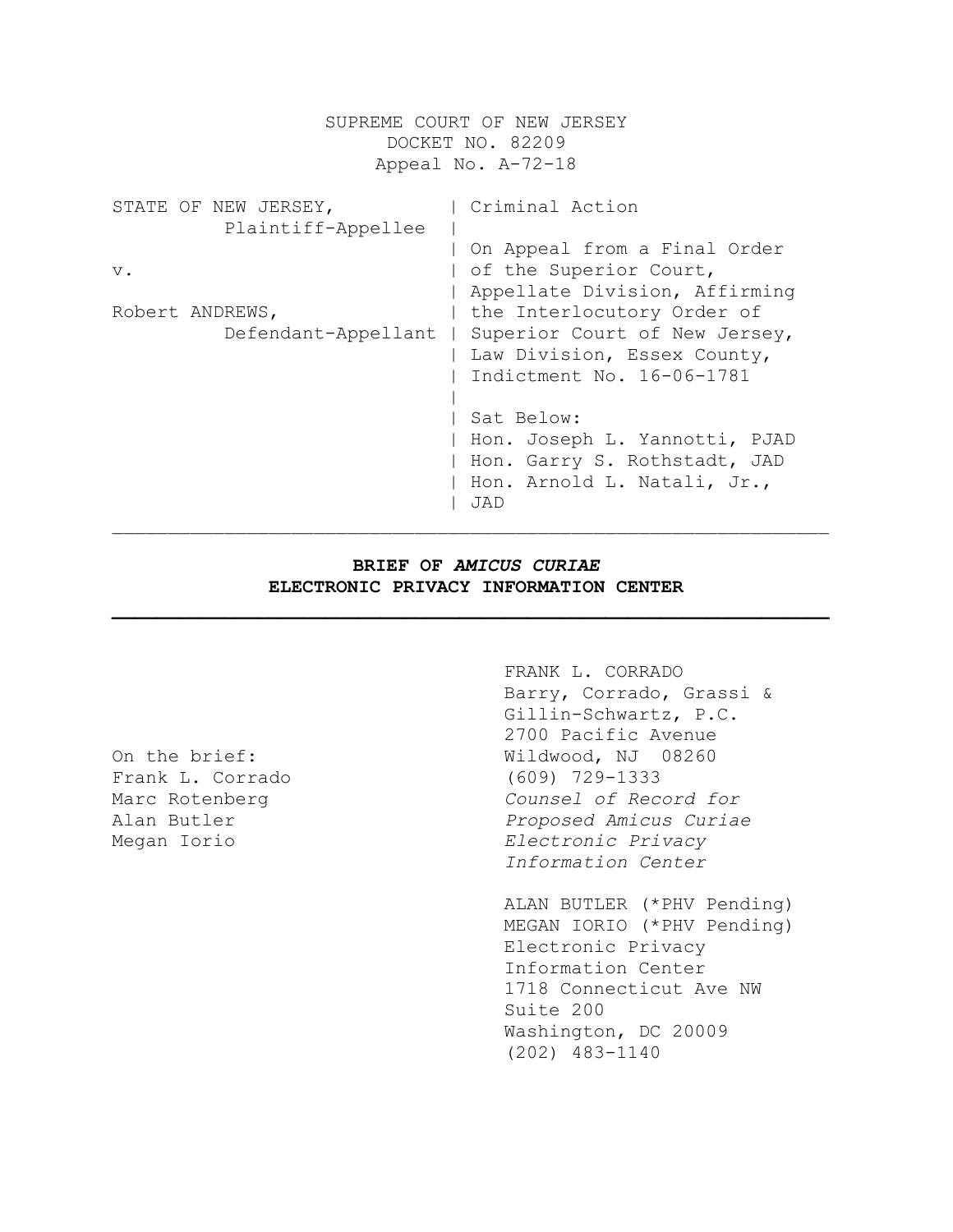# **TABLE OF CONTENTS**

| <b>TABLE OF CONTENTS</b><br>I                                                                                                                                                                             |
|-----------------------------------------------------------------------------------------------------------------------------------------------------------------------------------------------------------|
| TABLE OF AUTHORITIES<br>II                                                                                                                                                                                |
| INTEREST OF AMICUS<br>1                                                                                                                                                                                   |
| 3<br>PRELIMINARY STATEMENT                                                                                                                                                                                |
| 5<br><b>ARGUMENT</b>                                                                                                                                                                                      |
| I. CELL PHONES PROVIDE ACCESS TO A VAST AMOUNT OF INFORMATION THAT LAW<br>ENFORCEMENT PREVIOUSLY HAD TO EXPEND SUBSTANTIAL RESOURCES TO IDENTIFY AND<br>5<br>LOCATE.                                      |
| II. RECENT U.S. SUPREME COURT DECISIONS CONCERNING PRIVACY PROTECTIONS FOR CELL<br>PHONES COUNSEL IN FAVOR OF A NARROW APPLICATION OF THE FIFTH AMENDMENT<br>16<br>FOREGONE CONCLUSION EXCEPTION.         |
| A. IN RILEY V. CALIFORNIA AND CARPENTER V. UNITED STATES, THE U.S. SUPREME<br>COURT SIGNALED THAT COURTS SHOULD PRESERVE CONSTITUTIONAL PROTECTIONS, AND<br>18<br>NARROW EXCEPTIONS, FOR CELL PHONE DATA. |
| B. A BROAD INTERPRETATION OF THE FOREGONE CONCLUSION EXCEPTION AS APPLIED TO<br>20<br>CELL PHONES WOULD SIGNIFICANTLY UNDERMINE FIFTH AMENDMENT PROTECTIONS.                                              |
| 25<br>CONCLUSION                                                                                                                                                                                          |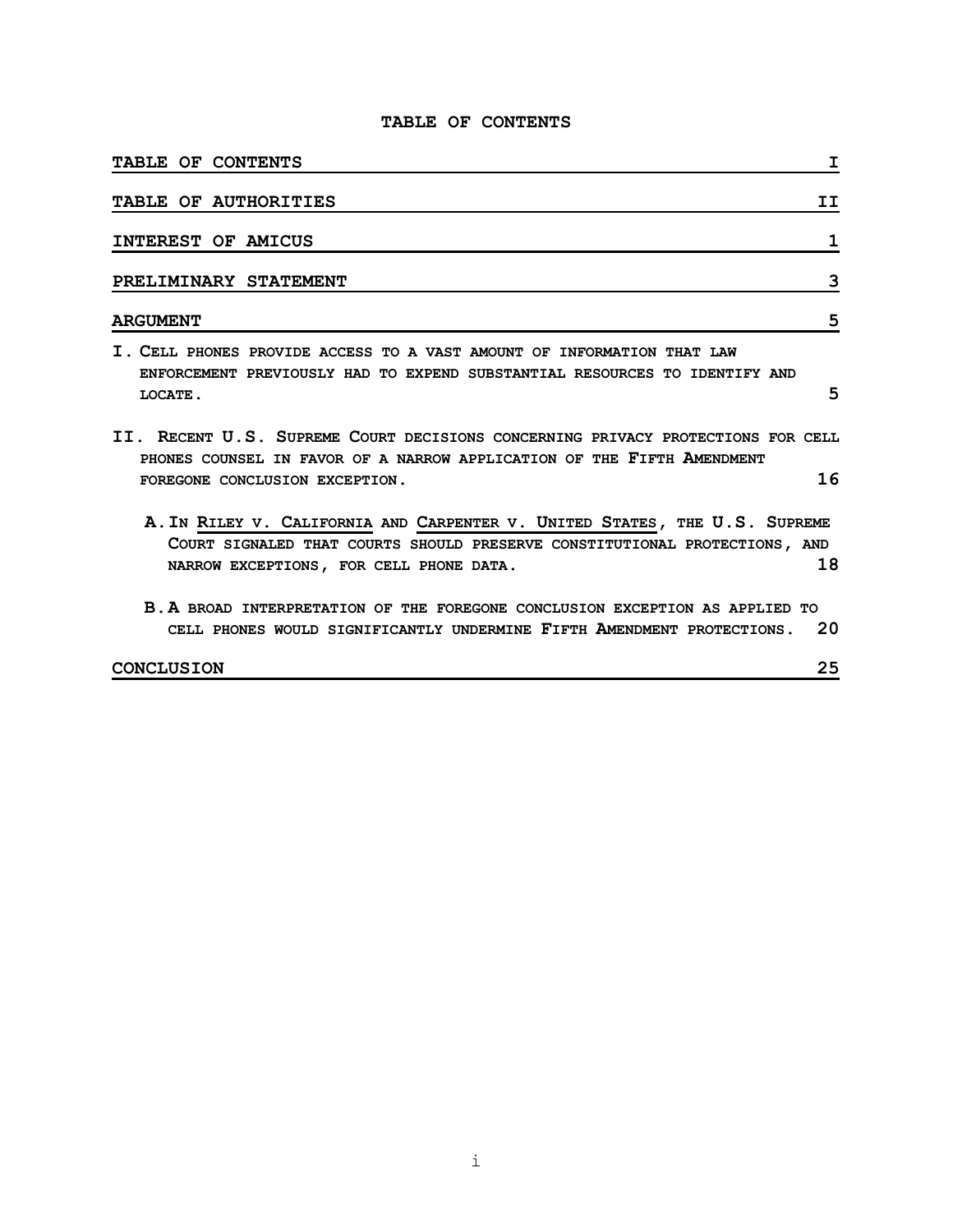# **TABLE OF AUTHORITIES**

# **CASES**

# Carpenter v. United States,

| Commonwealth v. Baust,                                     |
|------------------------------------------------------------|
| 89 Va. Cir. 267 (Va. Cir. Ct. 2014)24                      |
| Commonwealth v. Davis,                                     |
|                                                            |
| Commonwealth v. Jones,                                     |
|                                                            |
| Doe v. United States,                                      |
|                                                            |
| Fisher v. United States,                                   |
|                                                            |
| G.A.Q.L. v. State,                                         |
| 257 So. 3d 1058 (Fla. Dist. Ct. App. 2018)24               |
| In re Application for a Search Warrant,                    |
| 236 F. Supp. 3d 1066 (N.D. Ill. 2017)5, 24, 25             |
| In re Grand Jury Subpoena Duces Tecum Dated Mar. 25, 2011, |
|                                                            |
| In re Search of a Residence in Oakland,                    |
| 354 F. Supp. 3d. 1010 (N.D. Cal. 2019)25                   |
| Riley v. California,                                       |
|                                                            |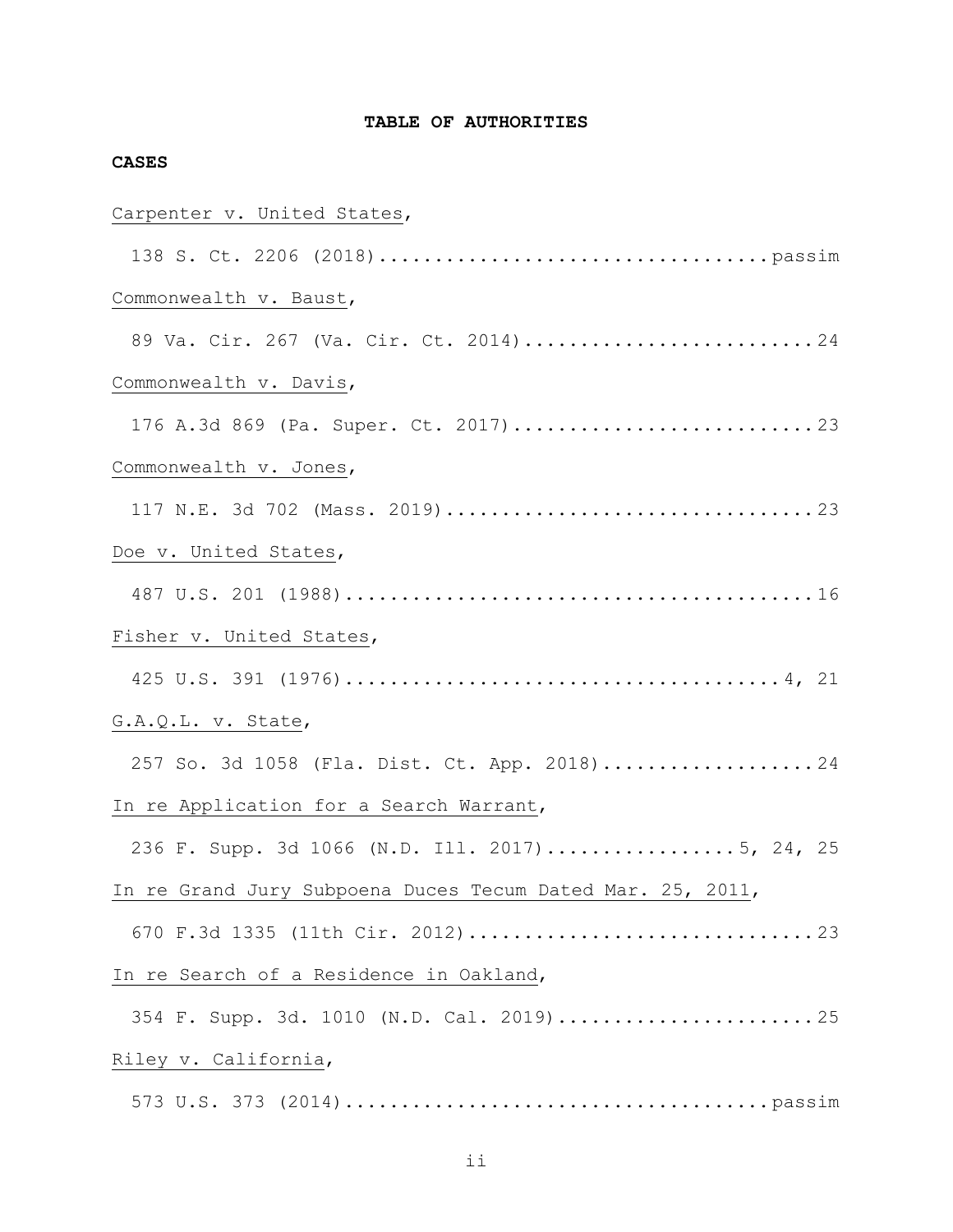# Schmerber v. California,

| Smith v. Maryland,                                     |
|--------------------------------------------------------|
|                                                        |
| State v. Stahl,                                        |
| 206 So. 3d 124 (Fla. Dist. Ct. App. 2016)23            |
| United States v. Apple Mac Pro Computer,               |
|                                                        |
| United States v. Dionisio,                             |
|                                                        |
| United States v. Fricosu,                              |
|                                                        |
| United States v. Hubbell,                              |
|                                                        |
| United States v. Mitchell,                             |
|                                                        |
| United States v. Wade,                                 |
|                                                        |
| CONSTITUTIONAL PROVISIONS                              |
|                                                        |
|                                                        |
| OTHER AUTHORITIES                                      |
| Accengage, 2018 Push Notification Benchmark (2018)  13 |

iii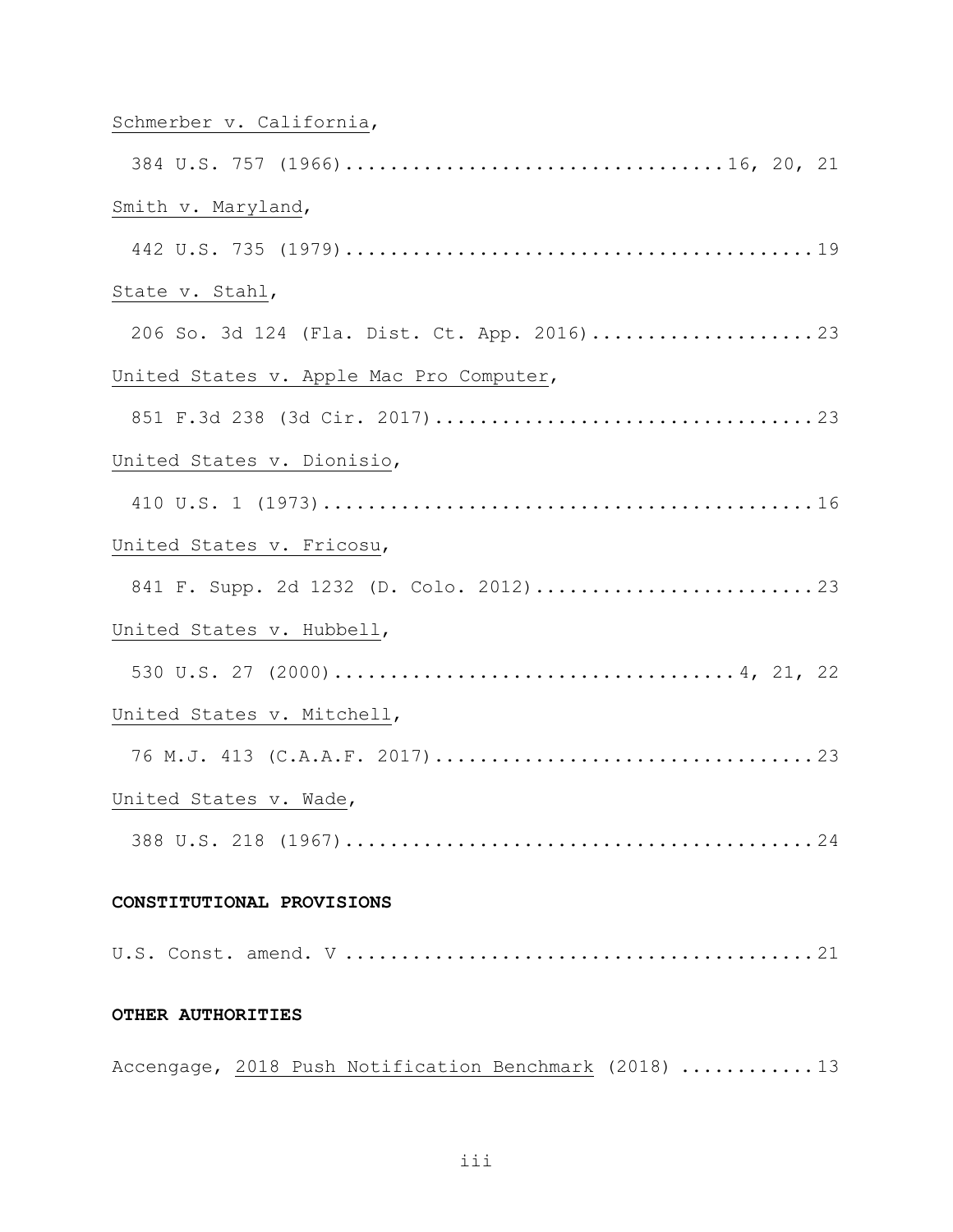Alex Young, Can I Control My Home Security from My Phone, Safewise (May 17, 2019)...................................... 15 Alexandra Chang, Your Door is About to Get Clever: 5 Smart Locks Compared, Wired (June 19, 2013)................................15 Andrew Martonik, Let's Be Honest, 64GB of Internal Storage is Plenty in 2018, Android Central (Feb. 2, 2018)........................ 6 Andrew Perrin & Monica Anderson, Share of U.S. Adults Using Social Media, Including Facebook, Is Mostly Unchanged Since 2018, Pew Research Ctr. (Apr. 10, 2019).......................11 App Annie, The State of Mobile 2019 (2019) ........................ 8 Apperian, Executive Enterprise Mobility Report (2016) ......... 12 Apple, About Storage on Your Device and in iCloud (Sep. 27, 2018)......................................................... 7 Apple, Empower Your Patients with Health Records on iPhone (2019)....................................................... 10 Apple, Set Up iCloud Keychain (2019) ..............................13 Bruce Schneider and Orin Kerr, Encryption Workarounds, 106 Geo. L.J. 989 (2018).............................................. 23 Caroline Cakebread, Who's Mobile Banking in the US?, eMarketer (Dec. 6, 2018)................................................ 9 Dashlane, Features (2019) ..................................... 13 Dave Chaffey, Mobile Marketing Statistics Compilation, Smart Insights (July 11, 2018)...................................... 8 Diane Garey, BYOD and Mobile Security, Tenable (Apr. 5, 2016) . 12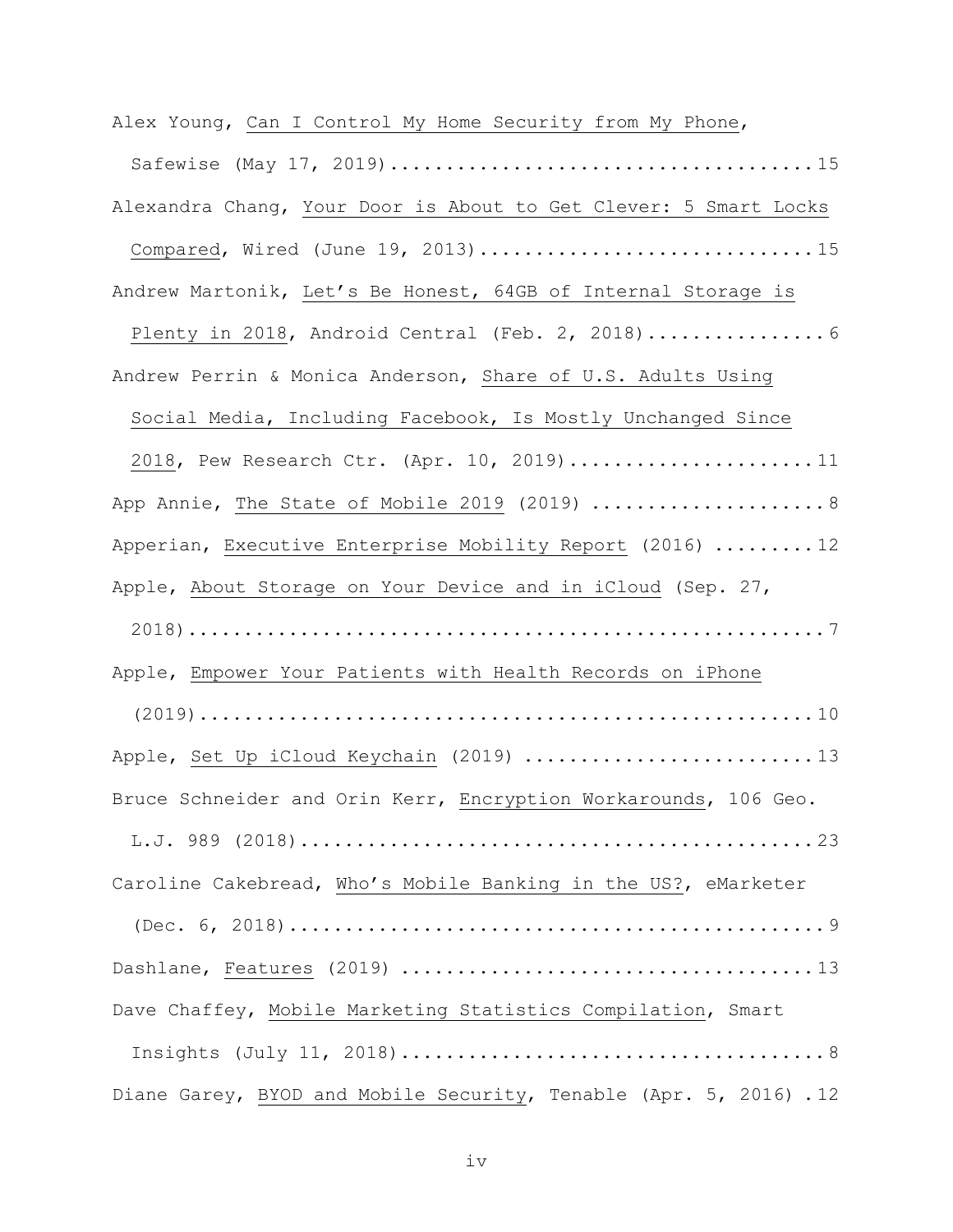Eric Griffith, Two-Factor Authentication: Who Has It and How to Set It Up, PCMag (Mar. 11, 2019).................................15 Ethan Jakob Craft & George P. Slefo, Mary Meeker's 2019 Internet Trends Report, AdAge (June 11, 2019)...................... 7, 11 Facebook, How do I Log Out of the iPhone or iPad App? (2019) .. 14 Google Nest Help, How to Control Your Nest Thermostat With the App (2019)................................................... 15 Hal Abelson, Hen Ledeen, & Harry Lewis, Blown to Bits: Your Life, Liberty, and Happiness After the Digital Explosion (2008) .............................................................. 8  $i$ Click, How Big is a Gig? (2013)  $\dots\dots\dots\dots\dots\dots\dots\dots\dots\dots\dots\dots$ Ingrid Lunden, App Store Hits 20M Registered Developers and \$100B in Revenues, 500M Visitors Per Week, TechCrunch (June 4, 2018)......................................................... 9 Irene Rufferty, 50 Texting Statistics That Can Quench Everyone's Curiosity, Even Mine, Medium (Sept. 20, 2017)............ 10, 11 J. Clement, Average Daily Usage Frequency Per App in U.S. 2018, Statista (Aug. 14, 2018)...................................... 8 J. Clement, E-Mail Usage in the United States, Statista (Oct. 23, 2018).................................................... 10 John R. Delaney, The Best Smart Locks for 2019, PCMag (July 1, 2019)........................................................ 15 Jonathan Garro, Unlock the Power of Your Mac's Keychain Utility, Tuts+ (Apr. 15, 2013)........................................ 14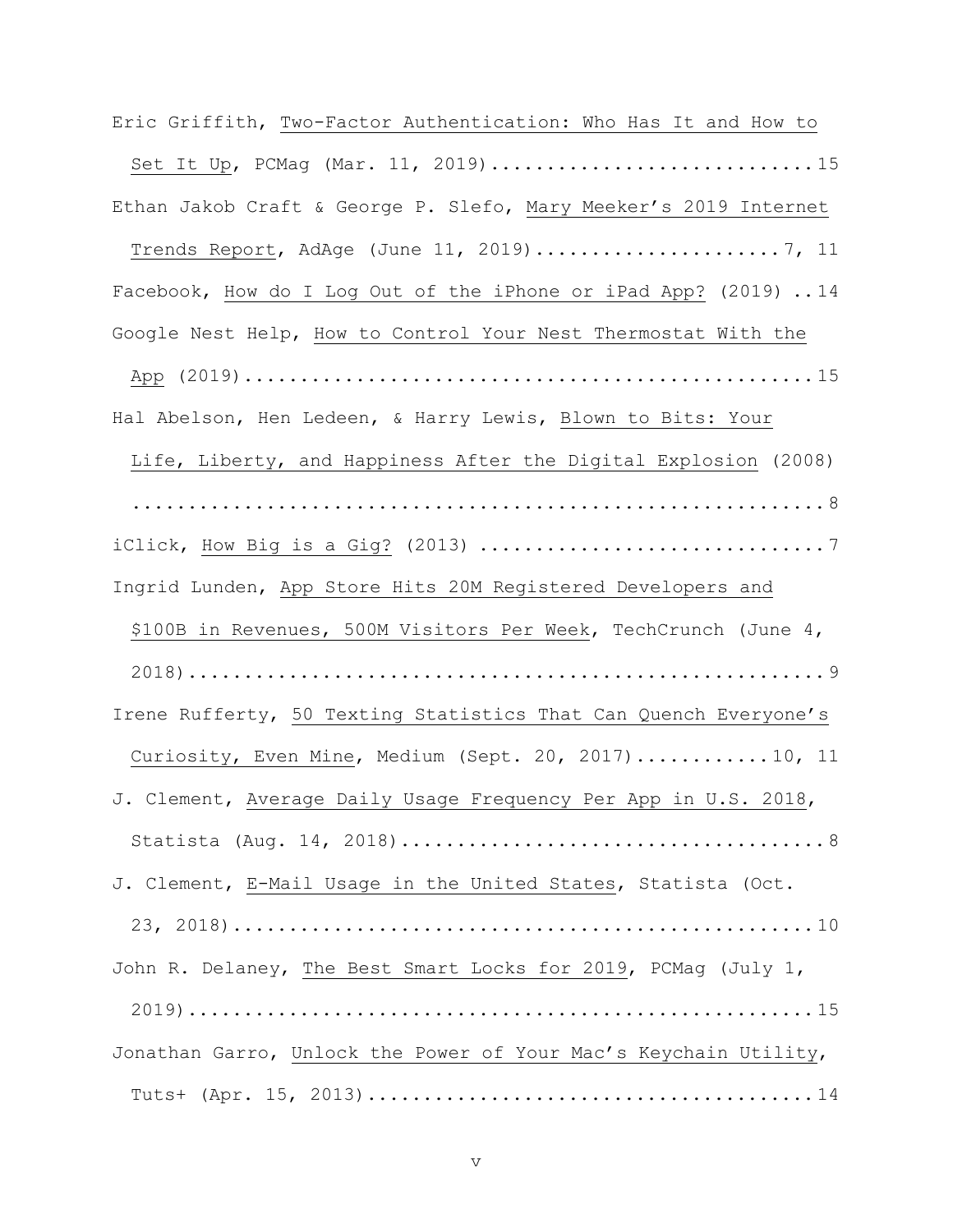Kim Zetter, How Thieves Can Hack and Disable Your Home Alarm System, Wired (July 23, 2014)................................ 16 LastPass, LastPass Mobile (2019) ..................................13 Matej Mikulic, Apple App Store: Number of Available Medical Apps as of Q1 2019, Statista (May 6, 2019)......................... 9 Paul Krebs & Dustin Duncan, Health App Use Among US Mobile Phone Owners: A National Survey, 3 JMIR mHealth and uHealth (2015).. 9 Pew Research Center, Mobile Fact Sheet (June 12, 2019) ...... 4, 6 Sam Byford, Samsung is Making 1TB Storage Chips for Phones, The Verge (Jan. 30, 2019)......................................... 7 SmartHome, Control Lights With Your Phone (2019); Apple, Set Up and Use the Home App (2019).................................. 15 Steelcase, Engagement and the Global Workplace (2016) ......... 12 Syntonic, BYOD Usage in the Enterprise (2016) ..................11 Twitter, How to Log Out of the Twitter App on an iOS Device (2019)....................................................... 14 Zack Whittaker, Facebook Admits It Stored "Hundreds of Millions" of Account Passwords In Plaintext, TechCrunch (Mar. 21, 2019) 14 Zoho Vault, Store and Organize Passwords (2019) ............... 13

vi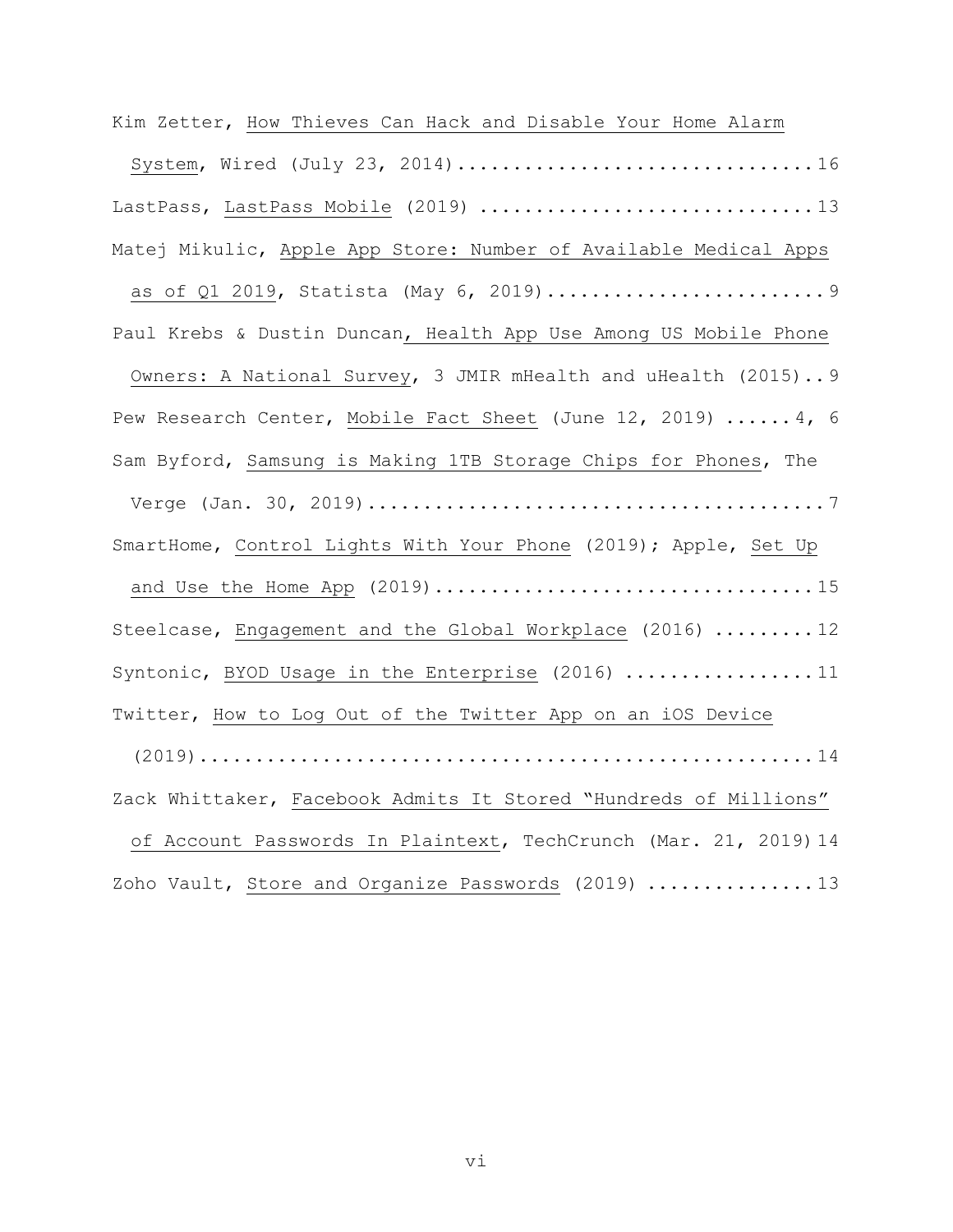### **INTEREST OF AMICUS**

The Electronic Privacy Information Center (EPIC) is a public interest research center in Washington, D.C., established in 1994 to focus public attention on emerging civil liberties issues and to protect privacy, the First Amendment, and other Constitutional values.<sup>1</sup>

EPIC routinely participates as amicus curiae in cases concerning the application of constitutional protections to new technologies. EPIC has participated as amicus curiae before this Court. See, e.g., Brief for EPIC as Amicus Curiae Supporting Appellant, State v. Earls, 214 N.J. 564 (2013) (No. 68765) (arguing that individuals have a reasonable expectation of privacy in the current location of their cell phones); Brief for EPIC as Amicus Curiae Supporting Appellant, G.D. v. Kenny, 205 N.J. 275 (2011) (No. 65366) (urging this Court to preserve the right of expungement to combat the risk that private firms will make inaccurate and incomplete data available); Brief for EPIC et al. as Amici Curiae Supporting Appellee, State v. Reid, 194 N.J. 386 (2008) (No. 60756) (urging this Court to recognize that users have a constitutionally protected privacy interest in the identifying information provided to Internet service providers).

<sup>1</sup> EPIC IPIOP Clerk Jessica Hui contributed to this brief.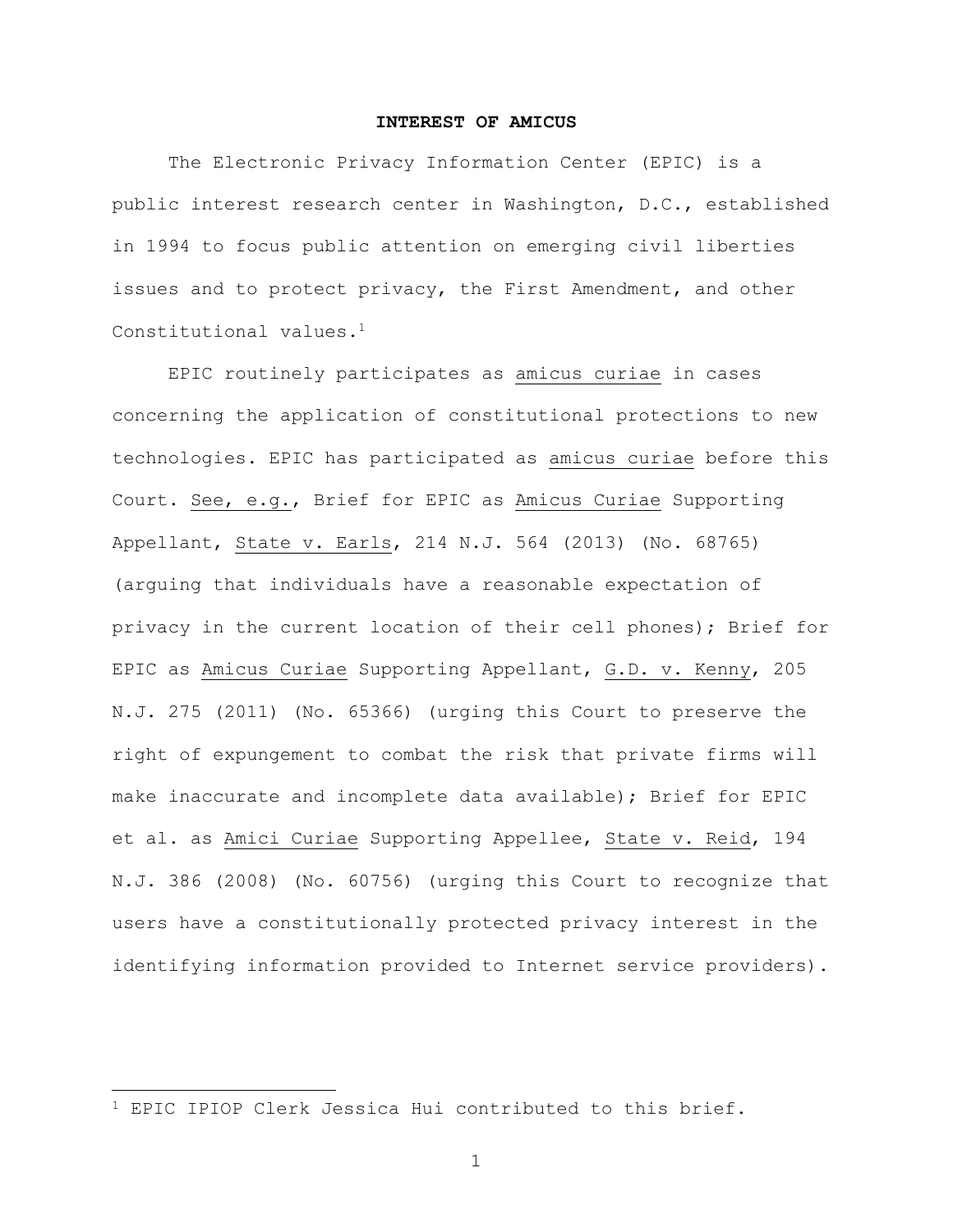EPIC has also participated as *amicus curiae* in many other jurisdictions. See, e.g., Brief for EPIC et al. as Amici Curiae Supporting Petitioner, Carpenter v. United States, 138 S. Ct. 2206 (2018) (No. 16-402) (arguing that technological changes since the era of analog phones justify departing from the thirdparty doctrine); Brief for EPIC et al. as Amicus Curiae Supporting Petitioner, Packingham v. North Carolina, 137 S. Ct 1730 (2017) (No. 15-1194) (arguing that the First Amendment protects the right to access speech from the privacy of a personal electronic device); Brief for EPIC et al. as Amici Curiae Supporting Petitioner, Riley v. California, 573 U.S. 373 (2014) (No. 13-132) (arguing that, because modern cell phone technology provides access to an extraordinary amount of personal data, a warrantless search of a person's cell phone is a substantial and unnecessary infringement of privacy); Brief for EPIC as Amicus Curiae Supporting Appellant, Jackson v. McCurry, 762 Fed. Appx. 919 (11th Cir. 2019) (No. 18-10231) (urging the court to limit searches of students' phones to "circumstances when it is strictly necessary" in light of Riley); Brief for EPIC as Amicus Curiae Supporting Appellant, United States v. Miller, No. 18-5578 (6th Cir. filed Oct. 17, 2018) (arguing that, because the Government could not establish the reliability of Google's email screening technique, its use constituted an unreasonable search); Brief for EPIC et al. as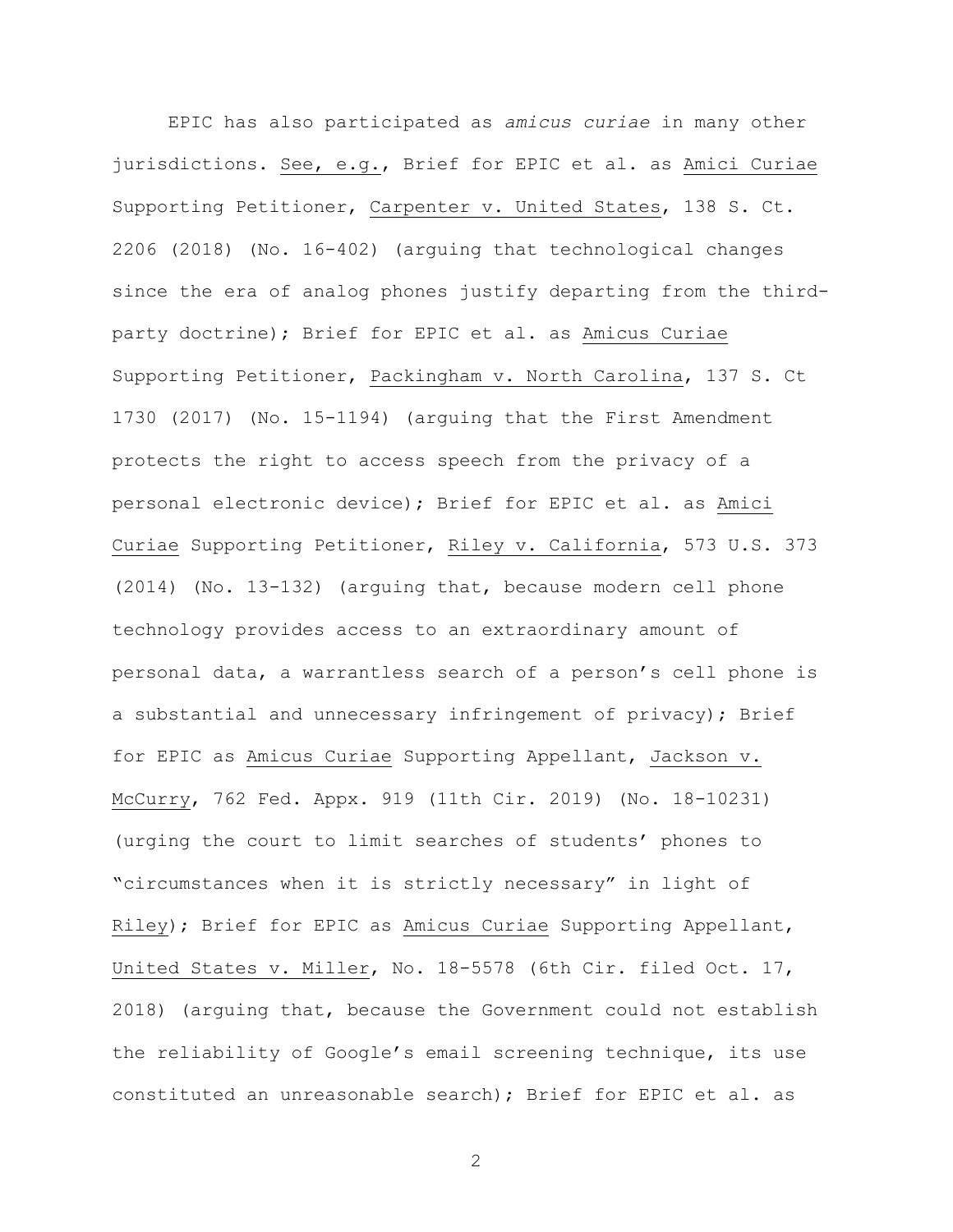Amici Curiae Supporting Defendant, Apple v. FBI, No. 16-10, 2016 WL 618401 (C.D. Cal. 2016) (arguing that forcing Apple to redesign iPhones to enable law enforcement access "places at risk millions of cell phone users across the United States").

## **PRELIMINARY STATEMENT**

The U.S. Supreme Court has recognized that the vast amount of personal information modern cell phones store, access, and generate justifies strong constitutional protections. In Riley v. California, 573 U.S. 373 (2014), and Carpenter v. United States, 138 S. Ct. 2206 (2018), the Court refused to extend exceptions to the Fourth Amendment warrant requirement that were conceived before the present digital moment, when cell phones now give law enforcement easy access to "a cache of sensitive personal information." Riley, 573 U.S. at 395. The Court decreed that courts are "obligated-as '[s]ubtler and more far-reaching means of invading privacy have become available to the Government'——to ensure that the 'progress of science' does not erode" constitutional protections. Carpenter, 138 S. Ct. at 2223 (quoting Olmstead v. United States, 277 U.S. 438, 473–74 (1928)).

Similar to the search-incident-to-arrest and third-party exceptions to the Fourth Amendment warrant requirement at issue in Riley and Carpenter, the foregone conclusion exception to the Fifth Amendment was developed in an age dominated by physical,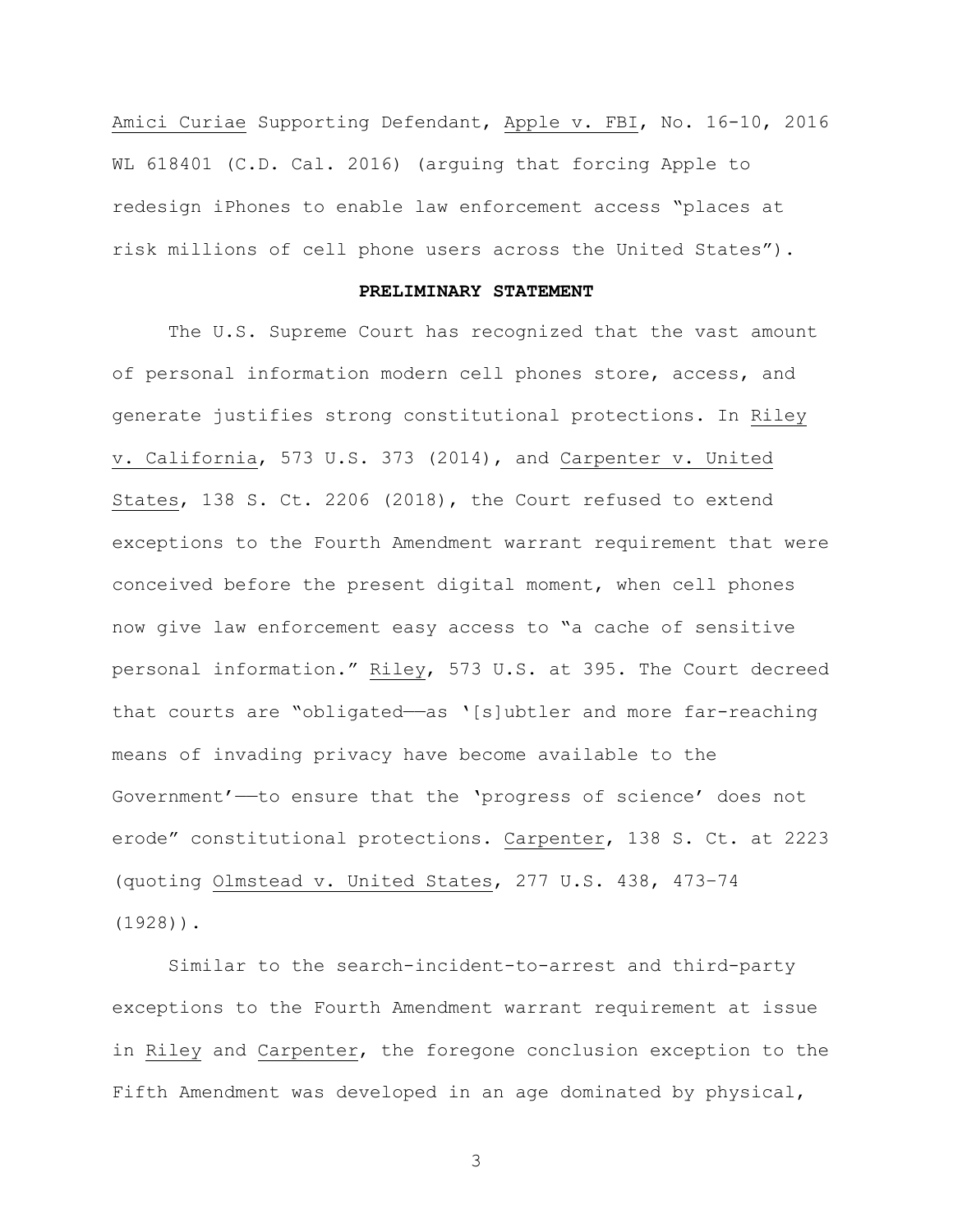not digital, evidence. In 1976, when the U.S. Supreme Court decided Fisher v. United States, 425 U.S. 391 (1976), introducing the foregone conclusion exception, cell phones did not exist. In 2000, when the Court last considered the exception in United States v. Hubbell, 530 U.S. 27 (2000), cell phones were still only mobile means for making telephone calls——not the "minicomputers" they are today. Riley, 573 U.S. at 393. Now, there are over 300 million cell phones, Pew Research Center, Mobile Fact Sheet (June 12, 2019),<sup>2</sup> with storage and data capacities that were "nearly inconceivable" in 2000. Riley, 573 U.S. at 385.

Since Hubbell, some courts--including the court below-have only required the Government to demonstrate knowledge of the existence, the target's possession, and the authenticity of a cell phone passcode to gain access to a device under the foregone conclusion exception. This broad interpretation of the exception places an astonishing amount of sensitive data in the hands of law enforcement through coercion of the suspect, in sharp contradiction to the reasons underlying the Fifth Amendment privilege against self-incrimination.

The U.S. Supreme Court's decisions in Riley and Carpenter counsel a different approach. Indeed, other courts have

<sup>2</sup> https://www.pewinternet.org/fact-sheet/mobile/.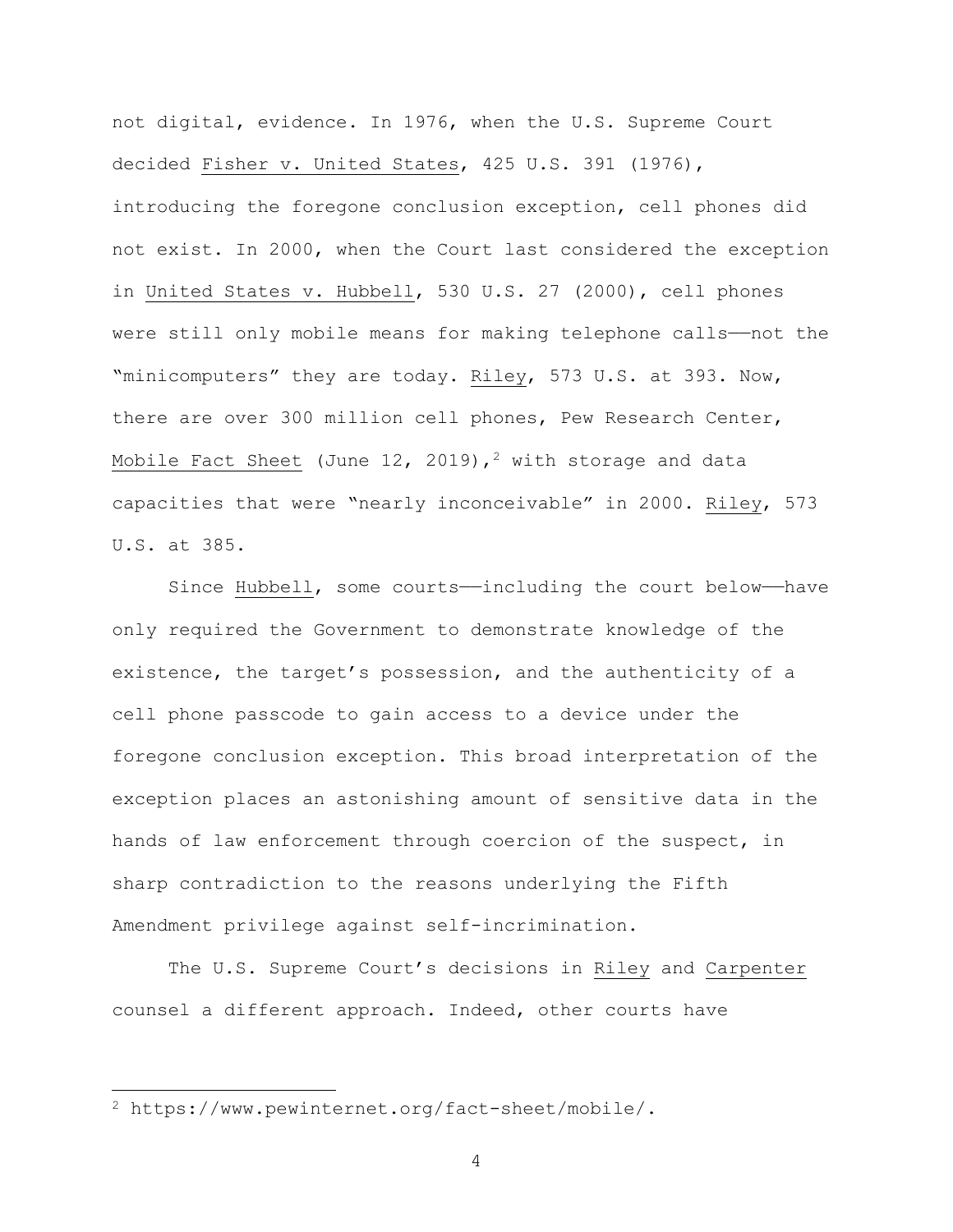acknowledged that "[t]he considerations informing the Court's Fourth Amendment analysis of a cell phone's role in modern day life, we believe raise Fifth Amendment concerns as well." In re Application for a Search Warrant, 236 F. Supp. 3d 1066, 1073 (N.D. Ill. 2017). The lower court's interpretation of the foregone conclusion exception should be rejected in favor of an approach that requires the Government to demonstrate actual knowledge pertaining to the information it wishes to access through the cell phone.

#### **ARGUMENT**

# **I. Cell phones provide access to a vast amount of information that law enforcement previously had to expend substantial resources to identify and locate.**

Modern cell phones have fundamentally changed the scope of personal information available to law enforcement agencies pursuant to a search. As Chief Justice Roberts wrote in Riley, "[t]he term 'cell phone' is itself misleading shorthand; many of these devices are in fact minicomputers that also happen to have the capacity to be used as a telephone." 573 U.S. at 393. From bank records to medical records to photos, videos, and internet browsing history, Americans' cell phones are a window into their personal lives. In the past, law enforcement had to expend a great deal of effort to obtain evidence detailing every facet of a person's life. But today, "a digital record of nearly every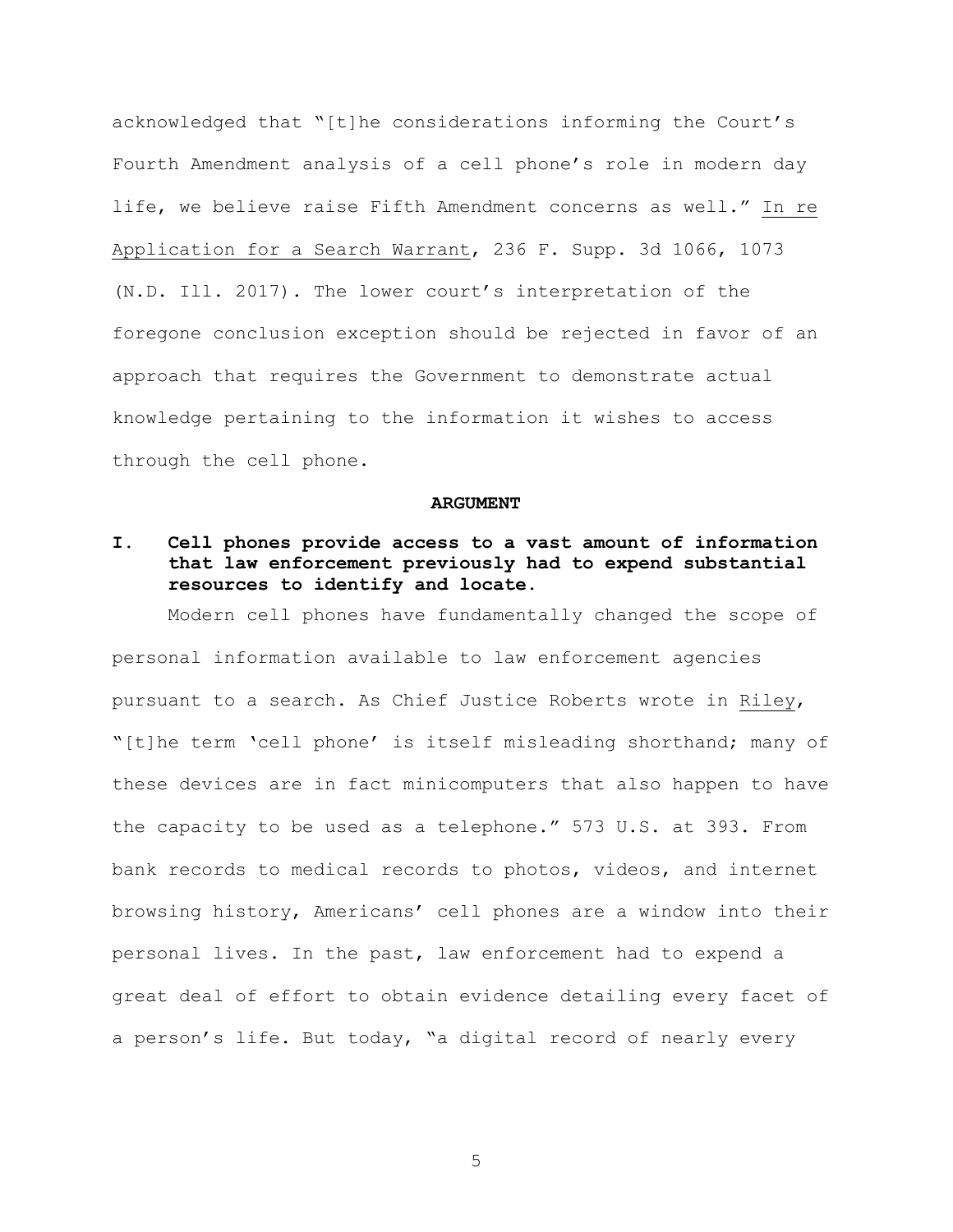aspect of [Americans'] lives" is accessible by inputting one numerical or biometric passcode. Id. at 375.

Smartphones are ubiquitous; 81% of Americans own one. Pew Research Center, Mobile Fact Sheet (June 12, 2019).<sup>3</sup> Chief Justice Roberts noted that the devices "are now such a pervasive and insistent part of daily life that the proverbial visitor from Mars might conclude that they were an important feature of the human anatomy." Riley*,* 573 U.S. at 385.

In Riley, Chief Justice Roberts explained that "[c]ell phones differ in both a quantitative and a qualitative sense" from non-digital objects. 573 U.S. at 393. The Chief Justice wrote that "[o]ne of the most notable distinguishing features of modern cell phones is their immense storage capacity." Id. In 2014, when Riley was decided, the top-selling smartphone had "a standard capacity of 16 gigabytes . . .[, which] translates to millions of pages of text, thousands of pictures, or hundreds of videos." Riley, 573 U.S. at 394. Today, the average phone has a storage capacity of 64GB. Andrew Martonik, Let's Be Honest, 64GB of Internal Storage is Plenty in 2018, Android Central (Feb. 2, 2018).4 That is over 1 million word documents, 200,000 PDF documents, almost 40,000 photos, 42 full length movies, and

<sup>3</sup> https://www.pewinternet.org/fact-sheet/mobile/.

<sup>4</sup> https://www.androidcentral.com/64gb-internal-storage-plenty.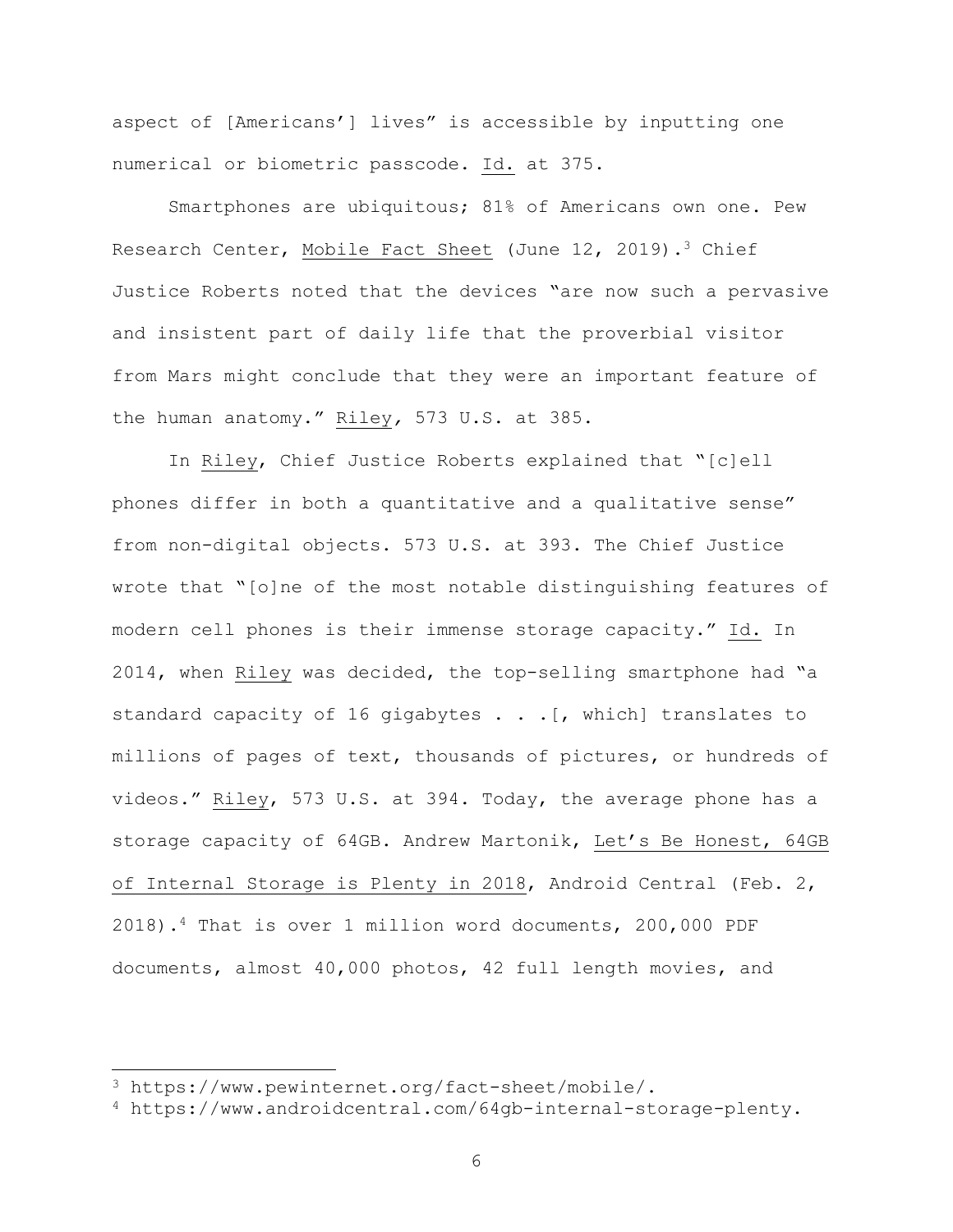almost  $15,000$  songs. iClick, How Big is a Gig? (2013).<sup>5</sup> Cell phone storage continues to grow. Apple sells 256GB iPhones and 512GB iPads. Apple, About Storage on Your Device and in iCloud (Sep. 27, 2018).<sup>6</sup> Samsung is allegedly developing a 1TB storage chip for cell phones. Sam Byford, Samsung is Making 1TB Storage Chips for Phones, The Verge (Jan. 30, 2019).<sup>7</sup> Cell phone capacity is extended even further by "cloud computing" and other remote access tools that allow users to "access data located elsewhere, at the tap of a screen." Riley, 573 U.S. at 397.

The average American adult spends an average of 226 minutes on their cell phone a day and uses their cell phones to complete a wide range of tasks. See Ethan Jakob Craft & George P. Slefo, Mary Meeker's 2019 Internet Trends Report, AdAge (June 11, 2019) [hereinafter Mary Meeker's Report].<sup>8</sup> The result is that cell phones have access to information and records relating to an astonishing amount of an individual's life. A cell phone "collects in one place many distinct types of information——an address, a note, a prescription, a bank statement, a video-that reveal much more in combination than any isolated record." Riley, 573 U.S. at 375. A phone's "capacity allows even just one

<sup>5</sup> https://www.iclick.com/pdf/howbigisagig.pdf.

<sup>6</sup> https://support.apple.com/en-us/HT206504.

<sup>7</sup> https://www.theverge.com/circuitbreaker/2019/1/30/18203347/ samsung-1tb-flash-memory-eufs-phones-galaxy-s10.

<sup>8</sup> https://adage.com/article/digital/mary-meekers-2019-internettrends-report-11-highlights-and-lots-industry-insight/2177626.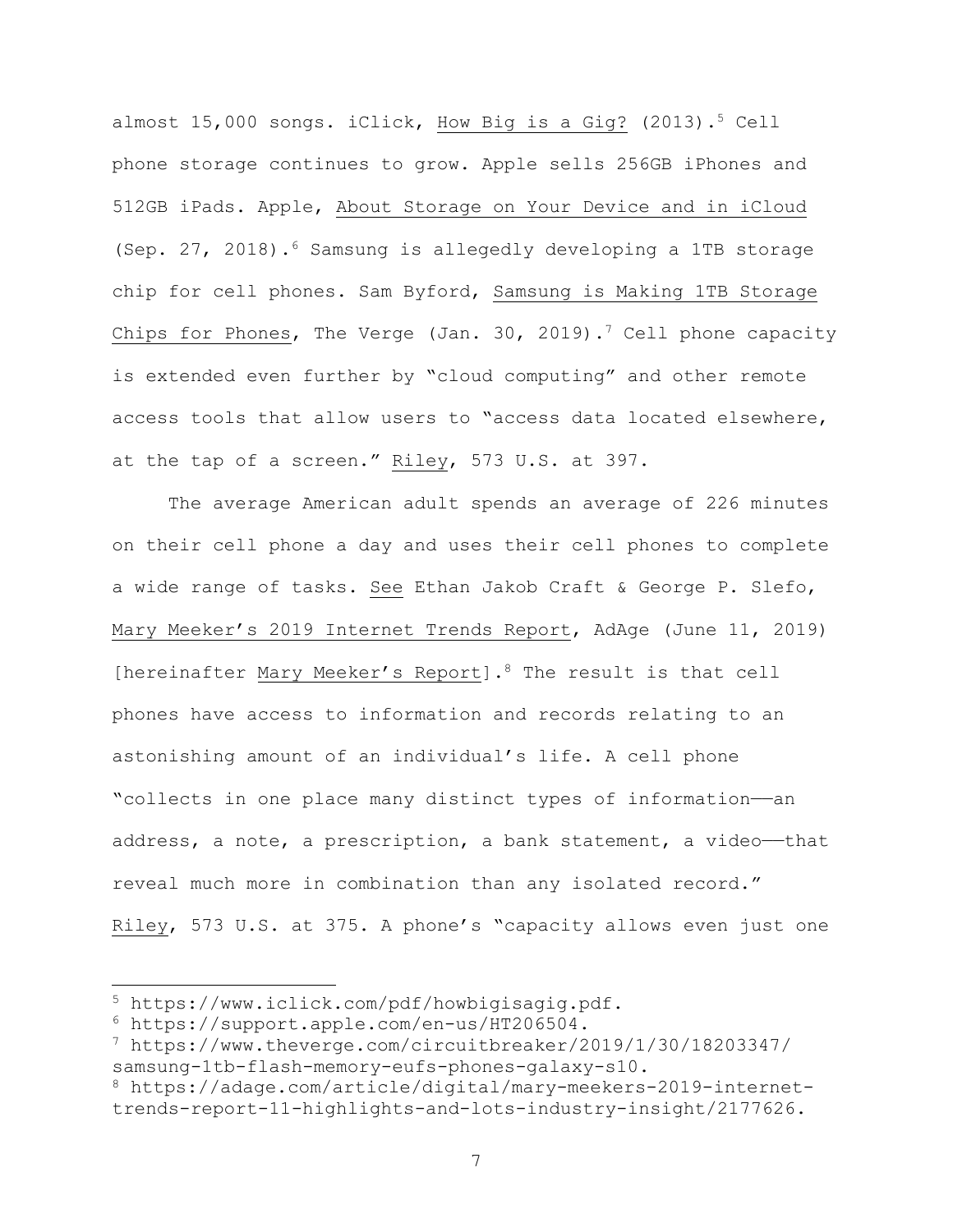type of information to convey far more than previously possible" in part because "the data on a phone can date back to the purchase of the phone, or even earlier." Id. Further, while individual pieces of information may not themselves be incriminating, they could be if taken together. As Hal Abelson, Hen Ledeen, and Harry Lewis wrote: as technology gets "better and better at extracting meaning,  $\ldots$  [it may] sometimes [] reveal things about us we did not expect others to know." Hal Abelson, Hen Ledeen, & Harry Lewis, Blown to Bits: Your Life, Liberty, and Happiness After the Digital Explosion 2 (2008).

The average American has over 100 apps installed on their phone, App Annie, The State of Mobile 2019 at 13 (2019),  $9$  and accesses their apps 8.3 times a day, J. Clement, Average Daily Usage Frequency Per App in U.S. 2018, Statista (Aug. 14, 2018).<sup>10</sup> Time spent on mobile apps accounts for just under 90% of cell phone usage. Dave Chaffey, Mobile Marketing Statistics Compilation, Smart Insights (July 11, 2018).<sup>11</sup> In 2018, there were over 20 million registered app developers for iOS alone and some 500 million visitors to Apple's app store per week. Ingrid Lunden, App Store Hits 20M Registered Developers and \$100B in

<sup>9</sup> Available at https://www.appannie.com/en/insights/marketdata/the-state-of-mobile-2019/.

<sup>10</sup> https://www.statista.com/statistics/243856/daily-app-use-byus-mobile-app-users/.

<sup>11</sup> https://www.smartinsights.com/mobile-marketing/mobilemarketing-analytics/mobile-marketing-statistics/.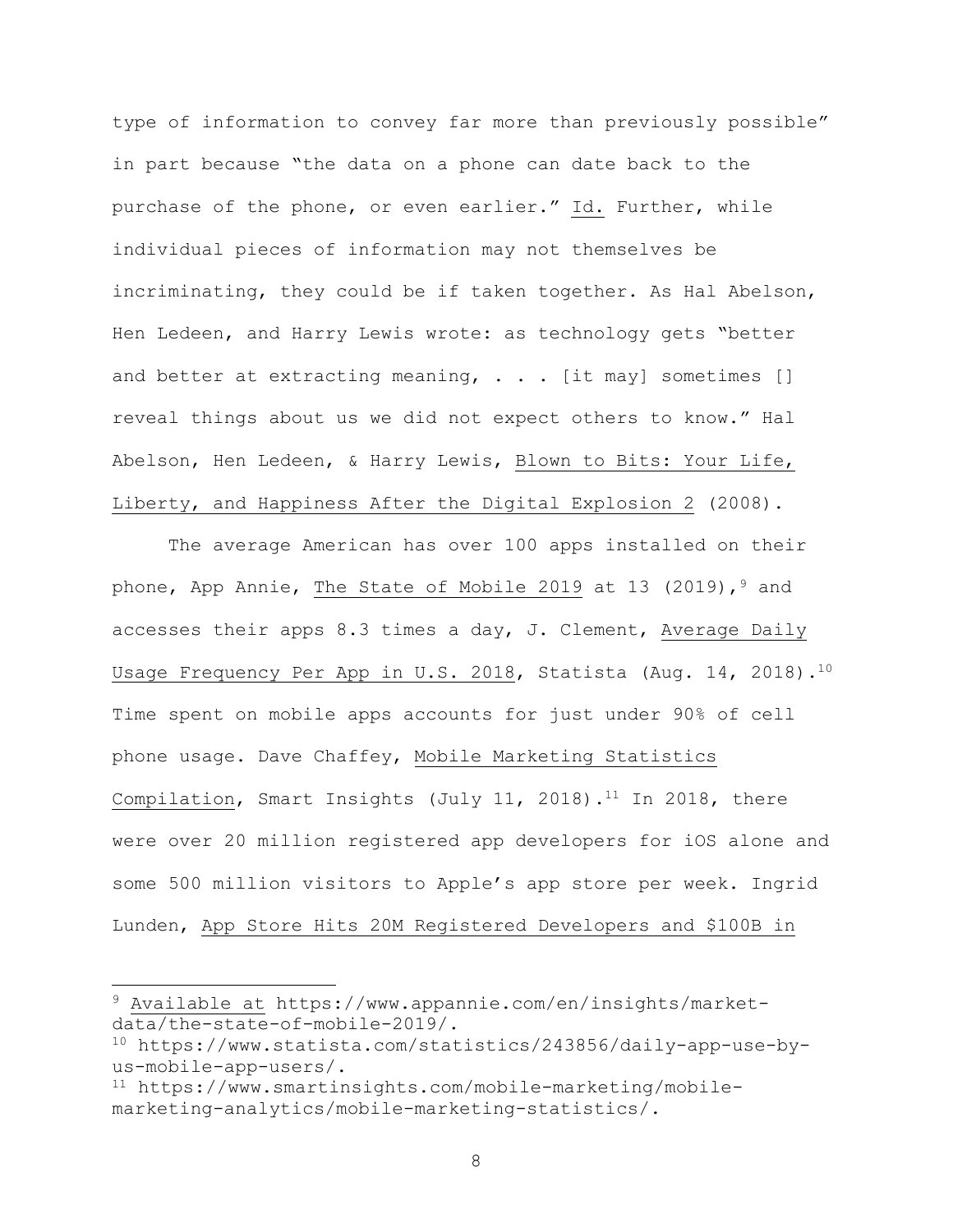Revenues, 500M Visitors Per Week, TechCrunch (June 4, 2018).<sup>12</sup> These apps "offer a range of tools for managing detailed information about all aspects of a person's life" that can "form a revealing montage of the user's life." Riley*,* 573 U.S. at 396. Almost 50% of mobile users use their phones to access their banks, credit union, or credit card. Caroline Cakebread, Who's Mobile Banking in the US?, eMarketer (Dec. 6, 2018).<sup>13</sup> Almost 60% of users have used one of the over 45,000 health-related mobile apps available. Paul Krebs & Dustin Duncan, Health App Use Among US Mobile Phone Owners: A National Survey, 3 JMIR mHealth and uHealth 101 (2015);<sup>14</sup> Matej Mikulic, Apple App Store: Number of Available Medical Apps as of Q1 2019, Statista (May 6, 2019).15 Such apps capture and store very sensitive information. Apple's Health App, which is automatically installed on all iPhones, cannot be deleted and holds a cell phone owner's daily steps, meal habits, heart rate, reproductive health and sleep schedules, health records—including one's daily medication,

<sup>12</sup> https://techcrunch.com/2018/06/04/app-store-hits-20mregistered-developers-at-100b-in-revenues-500m-visitors-perweek/.

<sup>13</sup> https://www.emarketer.com/content/is-mobile-phone-bankingusage-near-saturation.

<sup>14</sup> Available at

https://www.ncbi.nlm.nih.gov/pmc/articles/PMC4704953/.

<sup>15</sup> https://www.statista.com/statistics/779910/health-appsavailable-ios-worldwide/.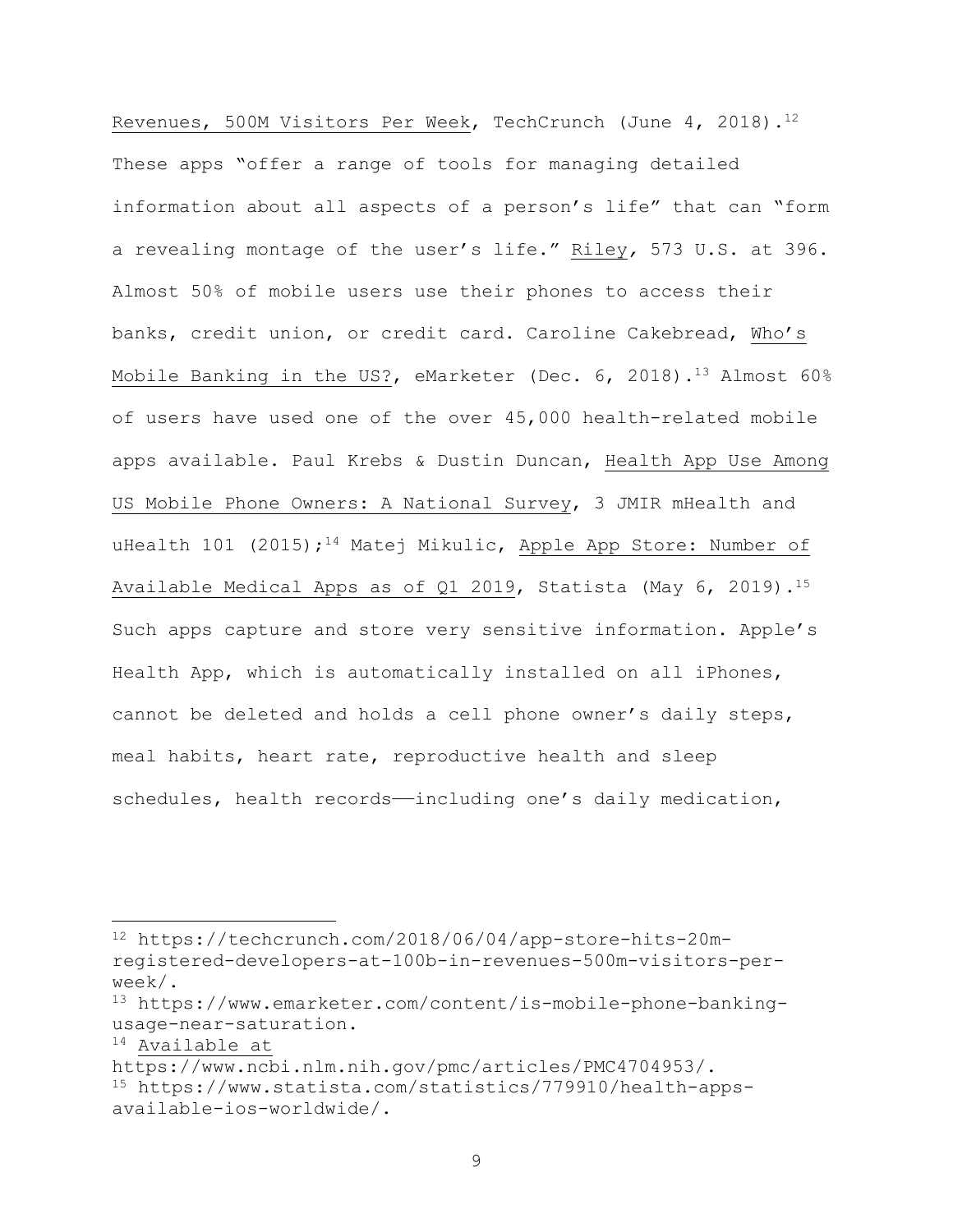immunization records, clinical vitals—and more. Apple, Empower Your Patients with Health Records on iPhone (2019).<sup>16</sup>

Consumers also continue to use their phones as communication devices. As cell phone users turn away from phone calls and towards text messages and emails, cell phone data will increasingly track and memorialize all conversations. Already, Americans send texts and emails twice as often as they call. Irene Rufferty, 50 Texting Statistics That Can Quench Everyone's Curiosity, Even Mine, Medium (Sept. 20, 2017) [hereinafter 50 Texting Statistics].17 Over 80% of Americans communicate by text every day. Id. In 2017, American cell phone users sent 2.27 trillion messages, around 45% of the entire world's text messaging volume. Id. Moreover, there are over 244.5 million email users in the United States, 72% of whom check their emails using their cell phones. J. Clement, E-Mail Usage in the United States, Statista (Oct. 23, 2018).<sup>18</sup> Notably, messaging platforms that offer encryption services, such as Telegram and Whatsapp, have outpaced the growth of non-encrypted messaging services, indicating the ever-increasing importance of personal privacy to

<sup>16</sup> https://www.apple.com/healthcare/health-records/.

<sup>17</sup> https://medium.com/bsg-sms/50-texting-statistics-that-canquench-everyones-curiosity-even-mine-7591b61031f5.

<sup>18</sup> https://www.statista.com/topics/4295/e-mail-usage-in-theunited-states/.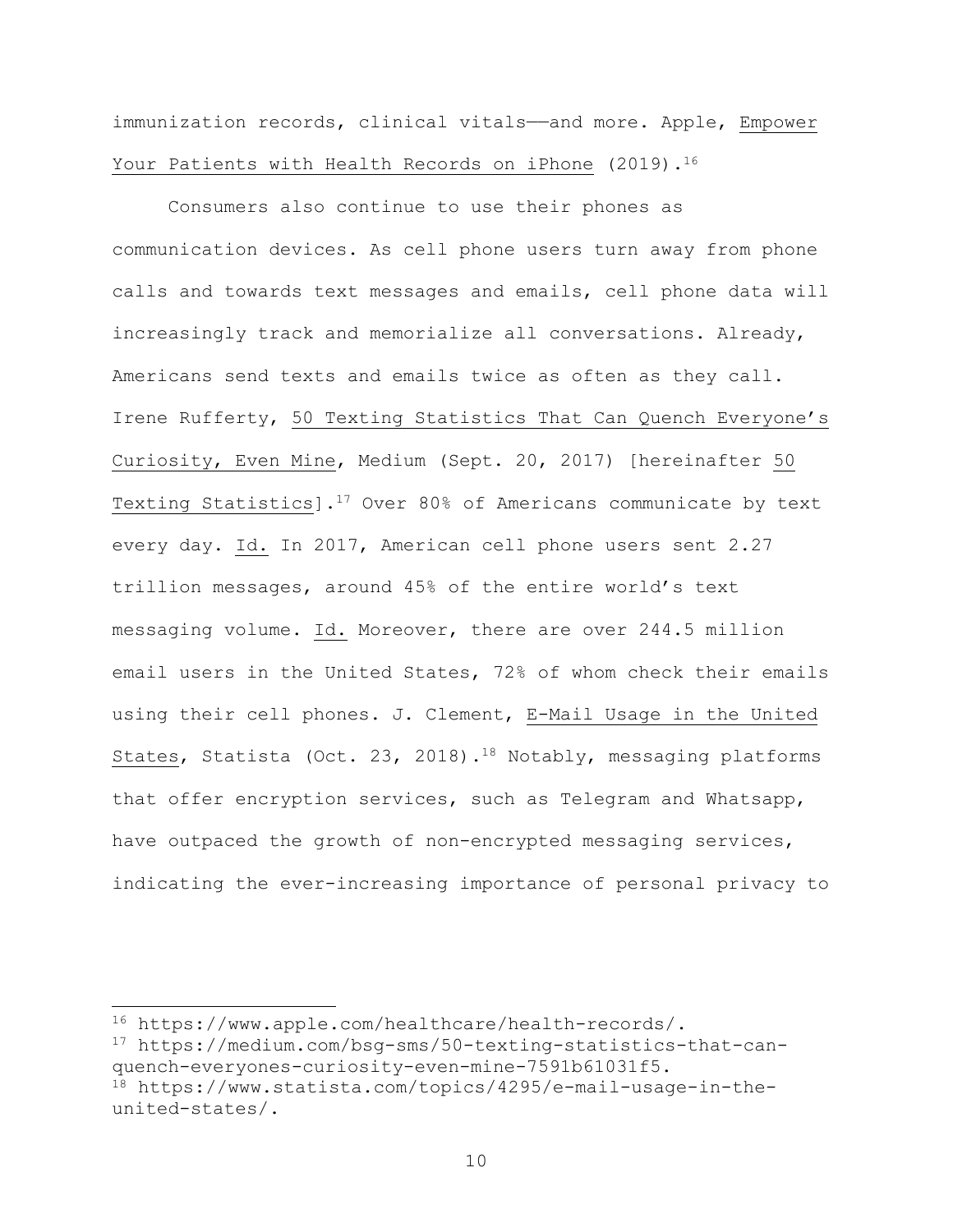consumers. Mary Meeker's Report. In 2018, 87% of web traffic was encrypted, up from 53% in 2016. Id.

Social media use is also proliferating: 73% of US adults use YouTube, 69% use Facebook, 37% use Instagram, and 24% use Snapchat. Andrew Perrin & Monica Anderson, Share of U.S. Adults Using Social Media, Including Facebook, Is Mostly Unchanged Since 2018, Pew Research Ctr. (Apr. 10, 2019).<sup>19</sup> For millennials, the numbers are even more striking: 91% use YouTube, 79% use Facebook, 67% use Instagram, and 62% use Snapchat. Id. Each app stores personal data, including search history, preferences, and more.

Cell phones do not just store personal data; they also contain sensitive business records. Almost 90% of companies expect their employees to use their cell phones for work purposes; 77% expect that percentage to increase within a year. Syntonic, BYOD Usage in the Enterprise (2016).<sup>20</sup> Just under 80% of American consumers text for business-related purposes. 50 Texting Statistics. Additionally, while in the past, many workers had separate personal and professional cell phones, this is no longer the case. Only 26% of companies provide employees

<sup>19</sup> https://www.pewresearch.org/fact-tank/2019/04/10/share-of-u-sadults-using-social-media-including-facebook-is-mostlyunchanged-since-2018/.

<sup>20</sup> https://syntonic.com/wp-content/uploads/2016/09/Syntonic-2016- BYOD-Usage-in-the-Enterprise.pdf.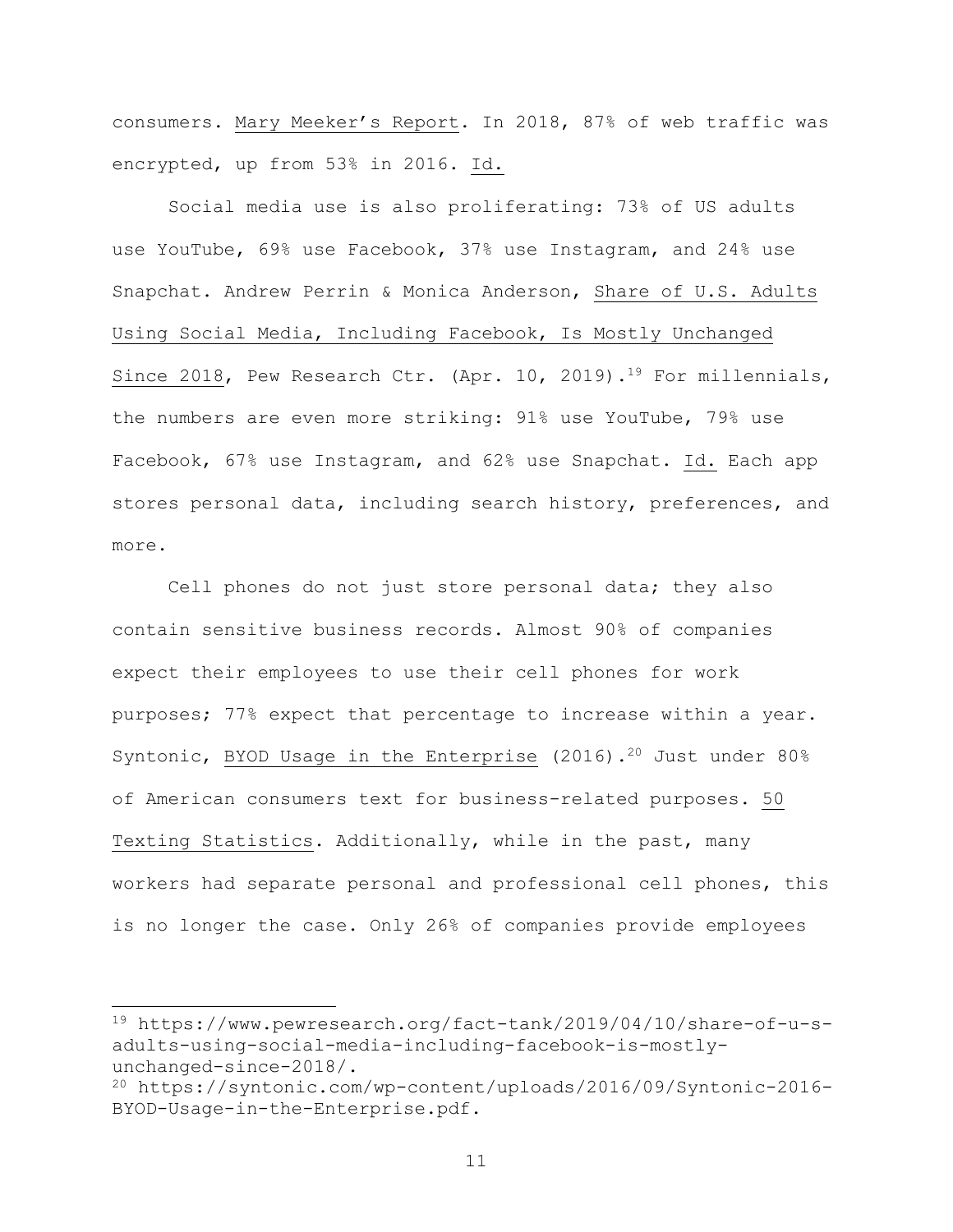with work phones. Steelcase, Engagement and the Global Workplace  $(2016)$ .<sup>21</sup> In contrast, 72% have a bring-your-own-device policy and actively encourage their employees to use personal devices for work purposes. Diane Garey, BYOD and Mobile Security, Tenable (Apr. 5, 2016).<sup>22</sup> With one's phone, not only can employees access their emails and personal documents, but they can also access critical enterprise systems, employee contracts, local business files, and more. Apperian, Executive Enterprise Mobility Report (2016).<sup>23</sup> As companies continue to build internal company- or department-specific applications, as 45% of companies already have, the use of personal cell phones for work-related purposes will only grow. Id.

Law enforcement need not enter a specific app to view sensitive information on a phone. Push notifications—messages from apps that pop up on a cell phone screen automatically—can display sensitive personal information about communications, transactions, and other activities. Almost 45% of iPhone users

 $21$  http://cdn2.hubspot.net/hubfs/1822507/2016-

WPR/Americas/Final\_Digital\_PDF.pdf.

<sup>22</sup> https://www.tenable.com/blog/byod-and-mobile-security-2016 spotlight-report-results.

<sup>23</sup> https://go.apperian.com/rs/300-EOJ-

<sup>215/</sup>images/Apperian%202016%20Executive%20Enterprise%20Mobility%2 0Report FINAL 20160216.pdf.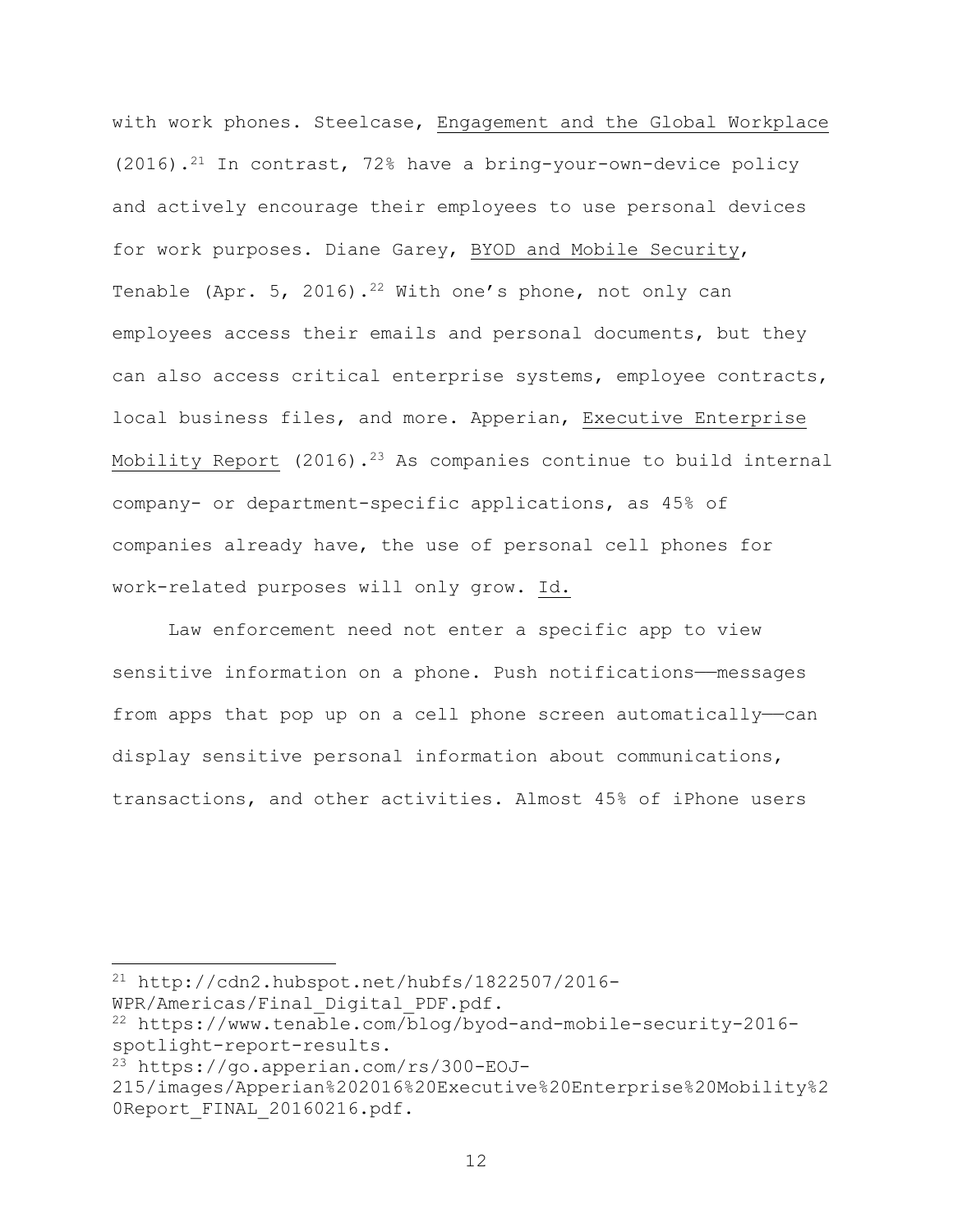and over 90% of Android users have activated push notifications. Accengage, 2018 Push Notification Benchmark (2018).<sup>24</sup>

Smartphones not only store and provide access to a wealth of sensitive data, they also act as a key to access a user's many accounts——social media accounts, bank accounts, email accounts, and other profiles. For example, Apple built a password storage system into the iPhone. See Apple, Set Up iCloud Keychain (2019) ("iCloud Keychain remembers . . . your information—like your Safari usernames and passwords, credit cards, Wi-Fi passwords, and social log-ins—on any device that you approve.")<sup>25</sup> Some mobile apps also keep users logged in by default. Other apps provide storage of user login information for many sites and applications in one place. See, e.g., Dashlane, Features (2019);<sup>26</sup> Zoho Vault, Store and Organize Passwords (2019);<sup>27</sup> LastPass, LastPass Mobile (2019).<sup>28</sup> This means that a user's online identities are all easily accessible to anyone who has access to their phone.

Many applications have password saving features and generally, "by default, applications will store your passwords

<sup>24</sup> Available at https://www.accengage.com/benchmark-opt-in-andreaction-rates-of-push-notifications-and-in-app-messages-formobile-apps-2018-edition/.

<sup>25</sup> https://support.apple.com/en-us/HT204085.

<sup>26</sup> https://www.dashlane.com/features.

<sup>27</sup> https://www.zoho.com/vault/online-password-managerfeatures.html.

<sup>28</sup> https://helpdesk.lastpass.com/lastpass-mobile/.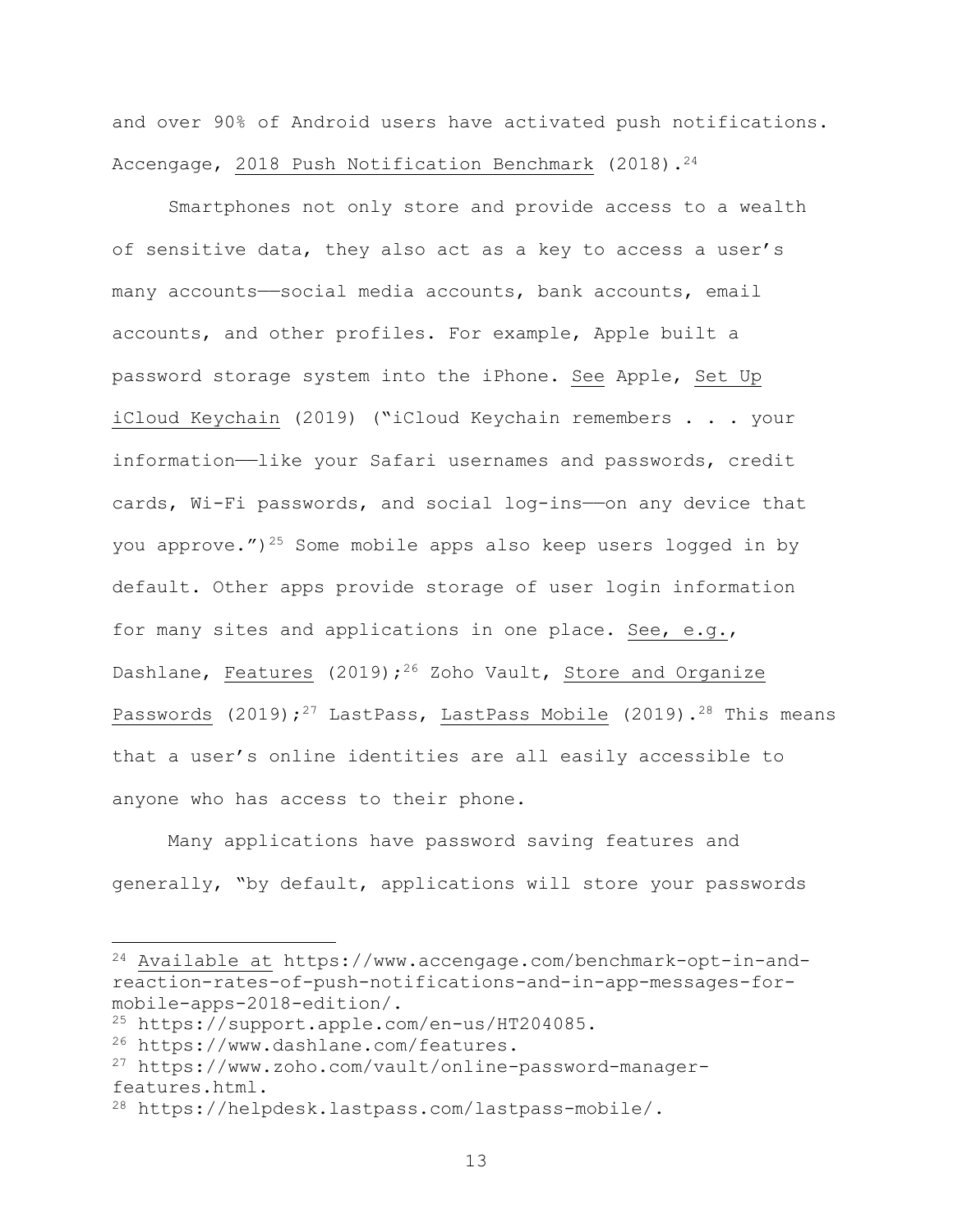and never ask you for them again." Jonathan Garro, Unlock the Power of Your Mac's Keychain Utility, Tuts+ (Apr. 15, 2013).<sup>29</sup> For example, when a user logs into Facebook on their iPhone, the app will keep the user logged in by default and store the password information, sometimes even in plaintext. Zack Whittaker, Facebook Admits It Stored "Hundreds of Millions" of Account Passwords In Plaintext, TechCrunch (Mar. 21, 2019).<sup>30</sup> Some social media accounts, such as Twitter and Facebook, are even embedded into the phone software, requiring the user to take affirmative steps to log out. See Twitter, How to Log Out of the Twitter App on an iOS Device (2019);<sup>31</sup> Facebook, How do I Log Out of the iPhone or iPad App? (2019).<sup>32</sup>

In addition to storing passwords that provide access to a user's online accounts, smartphones also provide a mechanism to verify a user's identity. This type of authentication, commonly referred to as "two-factor authentication," is becoming standard for many online accounts. See Eric Griffith, Two-Factor

<sup>29</sup> https://computers.tutsplus.com/tutorials/unlock-the-power-ofyour-macs-keychain-utility--mac-48730.

<sup>30</sup> https://techcrunch.com/2019/03/21/facebook-plaintextpasswords/.

<sup>31</sup> https://help.twitter.com/en/using-twitter/revoke-twitteraccess-on-ios-app.

<sup>32</sup> https://www.facebook.com/help/ipad-

app/112099682212213?helpref=uf permalink.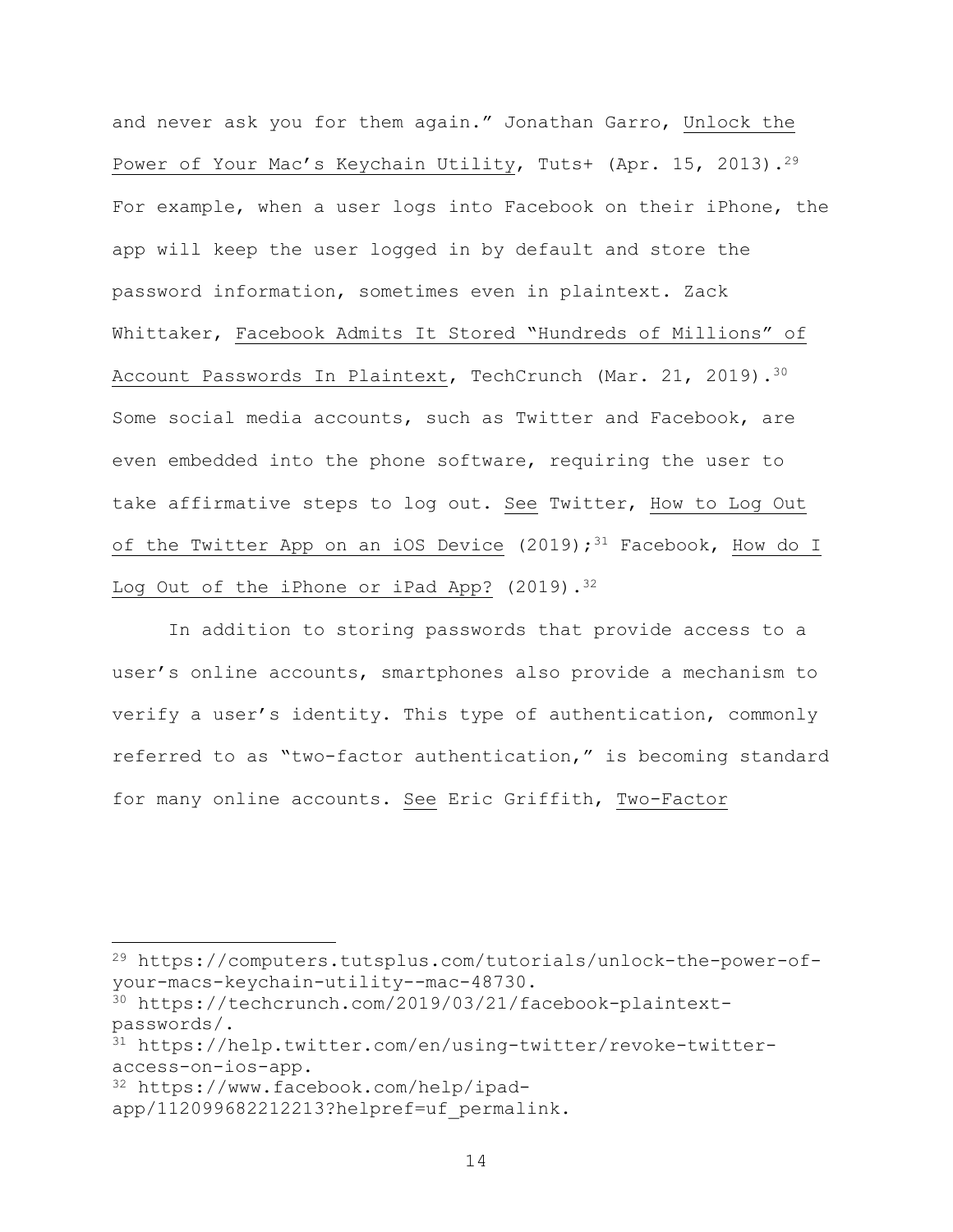Authentication: Who Has It and How to Set It Up, PCMag (Mar. 11, 2019).33

Smartphones can also control and monitor an individual's home. From one's cell phone, an individual can control the temperature of their apartment, turn on their lights, and can even view into their homes. See Google Nest Help, How to Control Your Nest Thermostat With the App  $(2019)$ ; <sup>34</sup> SmartHome, Control Lights With Your Phone (2019);<sup>35</sup> Apple, Set Up and Use the Home App (2019).<sup>36</sup> Companies have even begun offering digital door locks that can be unlocked using an iPhone or other mobile device. See John R. Delaney, The Best Smart Locks for 2019, PCMag (July 1, 2019);<sup>37</sup> Alexandra Chang, Your Door is About to Get Clever: 5 Smart Locks Compared, Wired (June 19, 2013).<sup>38</sup> Smartphones can similarly be used to deactivate a user's home security system, open their garage door, and control other home security features. See Alex Young, Can I Control My Home Security from My Phone, Safewise (May 17, 2019);<sup>39</sup> Kim Zetter,

<sup>33</sup> https://www.pcmag.com/feature/358289/two-factorauthentication-who-has-it-and-how-to-set-it-up.

<sup>34</sup> https://support.google.com/googlenest/answer/9249866?hl=en.

<sup>35</sup> https://www.smarthome.com/iphone\_apps.html.

<sup>36</sup> https://support.apple.com/en-us/HT204893.

<sup>37</sup> https://www.pcmag.com/article/344336/the-best-smart-locks.

<sup>38</sup> https://www.wired.com/2013/06/smart-locks/.

<sup>39</sup> https://www.safewise.com/home-security-faq/home-securityphone/.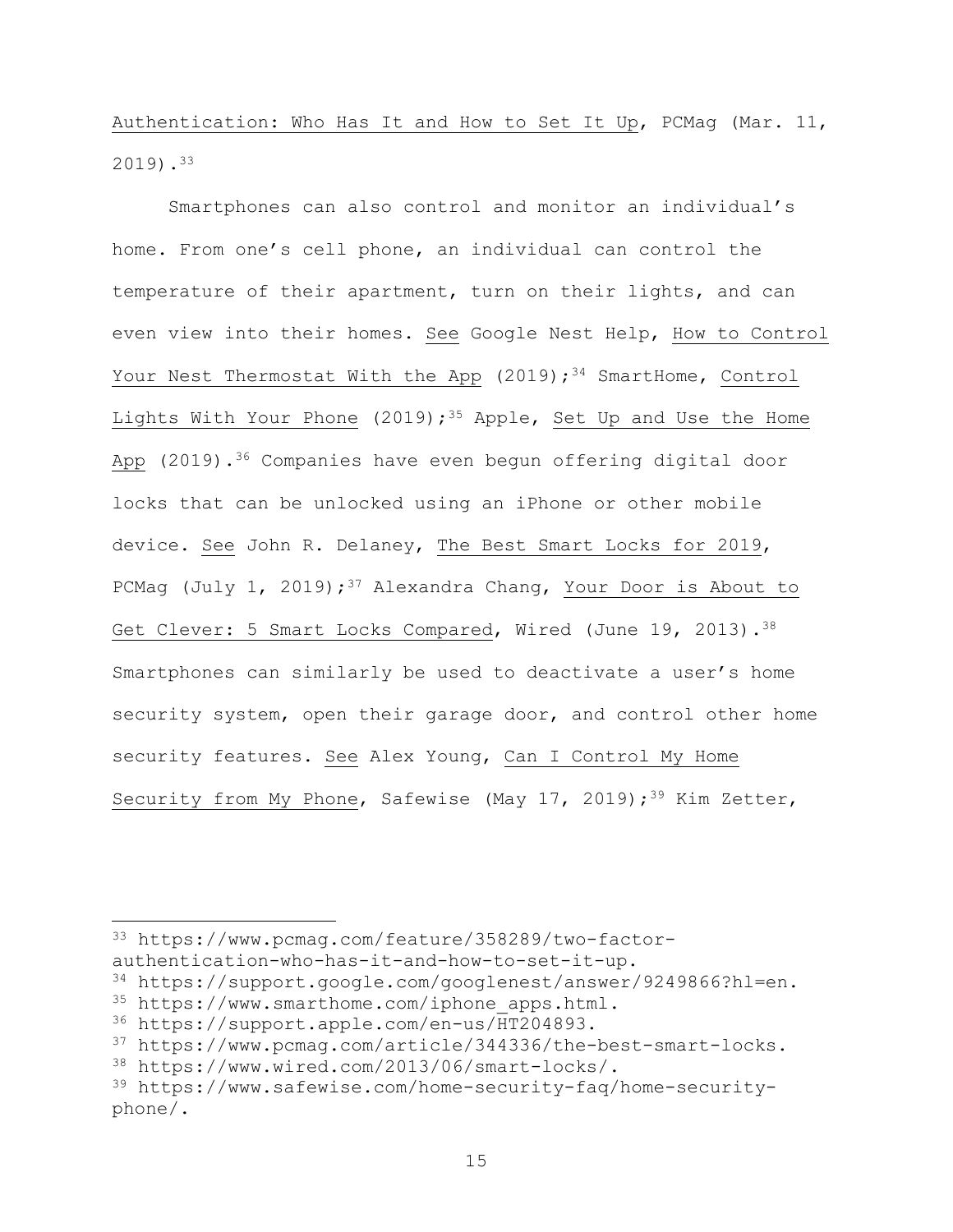# How Thieves Can Hack and Disable Your Home Alarm System, Wired (July 23, 2014).40

When law enforcement gains access to a smartphone, they are gaining access to every facet of a person's life. Because cell phones contain a vast amount of sensitive personal information, past court cases that permitted a defendant to be compelled to sign a disclosure authorization form (to gain access to particular financial records), Doe v. United States, 487 U.S. 201, 203 (1988), provide blood samples (to determine blood alcohol content at a particular moment in time), Schmerber v. California, 384 U.S. 757, 765 (1966), and to create a voice exemplar (to identify a voice on a tape), United States v. Dionisio, 410 U.S. 1, 7 (1973), are not apt analogies. As in Riley, the sweep of the possible search counsels against the extension of a pre-digital era exception.

# **II. Recent U.S. Supreme Court decisions concerning privacy protections for cell phones counsel in favor of a narrow application of the Fifth Amendment foregone conclusion exception.**

In two recent decisions written by Chief Justice Roberts, the U.S. Supreme Court has established strong Fourth Amendment privacy protections for cell phones, and has declined to extend traditional exceptions that limited protection for physical objects. Both decisions were based on the "quantitative" and

<sup>40</sup> https://www.wired.com/2014/07/hacking-home-alarms/.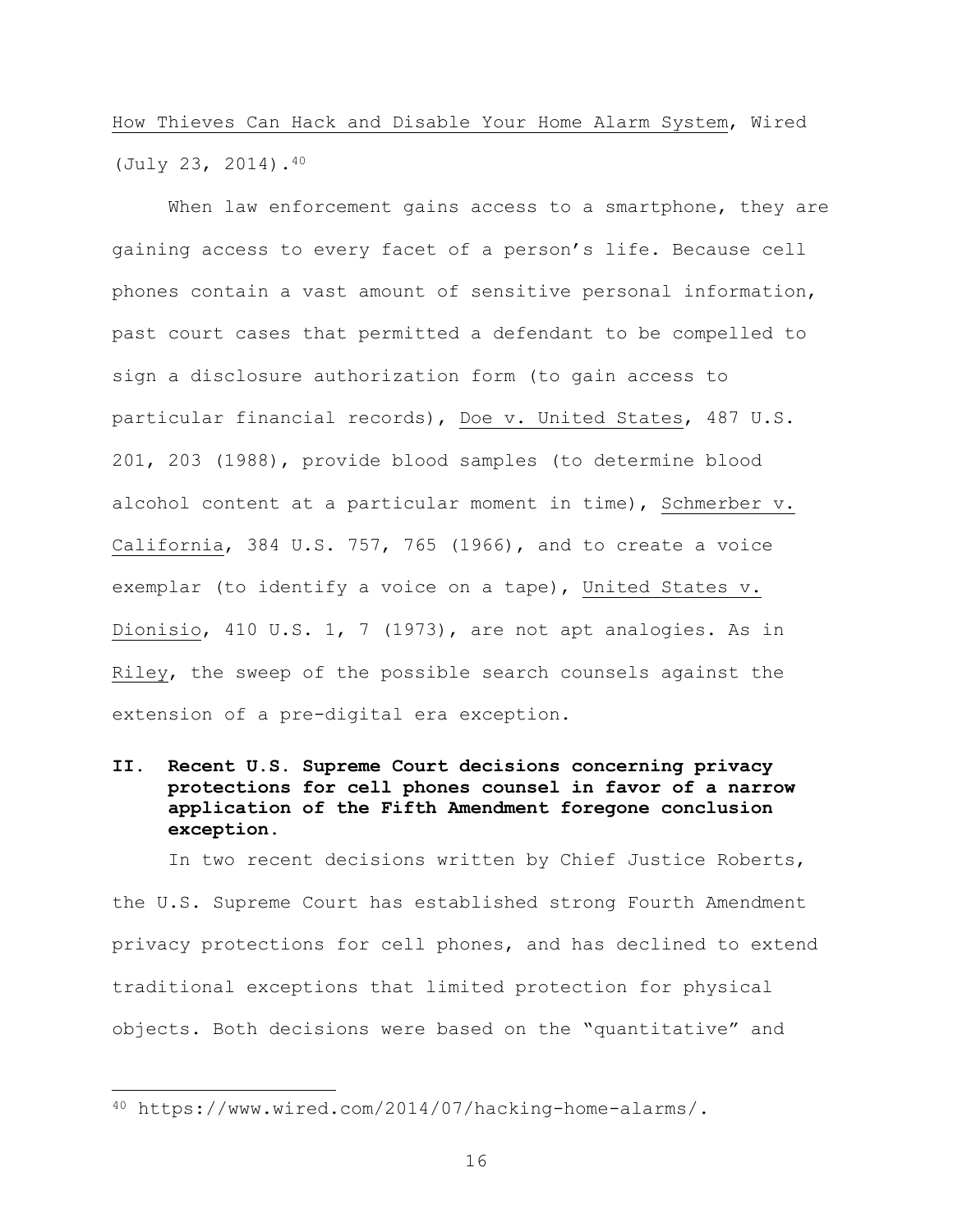"qualitative" differences between the data stored on and generated by cell phones and the information contained in traditional physical objects and business records. Riley, 573 U.S. at 393. The Court sought to "assure[] preservation of that degree of privacy against government that existed when the Fourth Amendment was adopted." Carpenter, 138 S. Ct. at 2214 (quoting Kyllo v. United States, 533 U.S. 27, 34 (2001)).

The foregone conclusion exception to the Fifth Amendment privilege against self-incrimination was similarly formulated in the age before cell phones, when an individuals' documents of interest were not all consolidated in one place. Today, most of an individual's sensitive records are accessible through their cell phone, full access to which is guarded by a single passcode. Pre-digital antecedents, such as a safe or a lockbox, could not possibly hold as many documents or as much information about a person as their cell phone now does. As Chief Justice Roberts wrote, "a cell phone search would typically expose to the government far more than the most exhaustive search of a house: A phone not only contains in digital form many sensitive records previously found in the home; it also contains a broad array of private information never found in a home in any form— unless the phone is." Riley, 572 U.S. at 396 (emphasis in original). Requiring the Government to only demonstrate knowledge of the existence, possession, and accuracy of a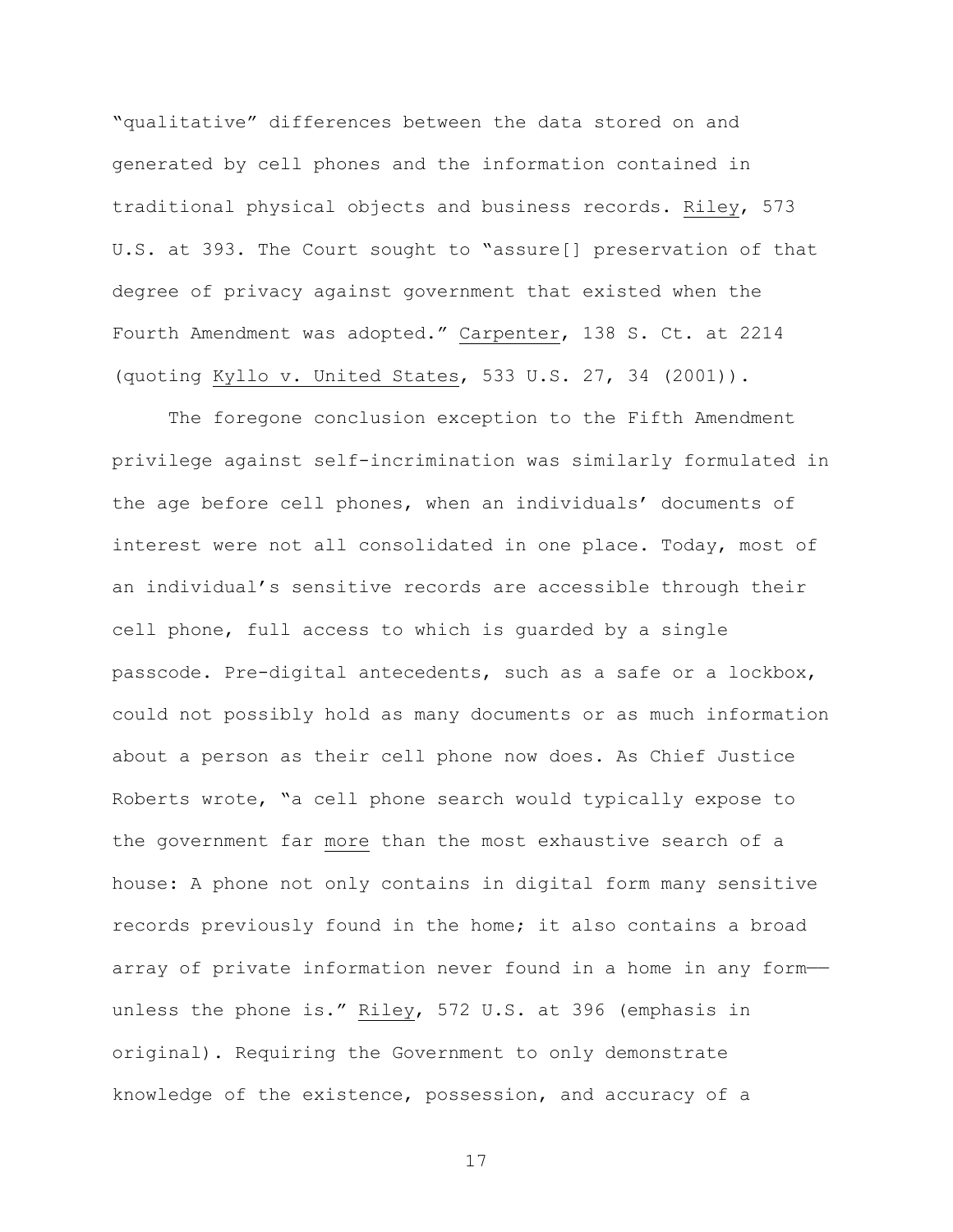passcode, as opposed to knowledge of the actual information the Government wishes to access from the cell phone, would allow the Government to go fishing in a gigabytes-deep sea of personal data.

# **A. In Riley v. California and Carpenter v. United States, the U.S. Supreme Court signaled that courts should preserve constitutional protections, and narrow exceptions, for cell phone data.**

In Riley, the U.S. Supreme Court declined to extend the search-incident-to-arrest exception to the Fourth Amendment to cell phones. 573 U.S. at 386. In doing so, the Court rejected the claim that searches of cell phones were "materially indistinguishable" from searches of "other sorts of physical items." Id. at 393. Chief Justice Roberts likened the analogy to "saying a ride on a horseback is materially indistinguishable from a flight to the moon. Both are ways of getting from Point A to Point B but little else justified lumping them together." Id. The Court explained that, while the exception "strikes the appropriate balance in the context of physical objects, neither of its rationales has much force with respect to digital content on cell phones." Id. at 386. That is because a "search of the information on a cell phone bears little resemblance to the type of brief physical search" that originated the exception." Id. Rather, the Court recognized that "[m]odern cell phones, as a category, implicate privacy concerns far beyond those implicated by the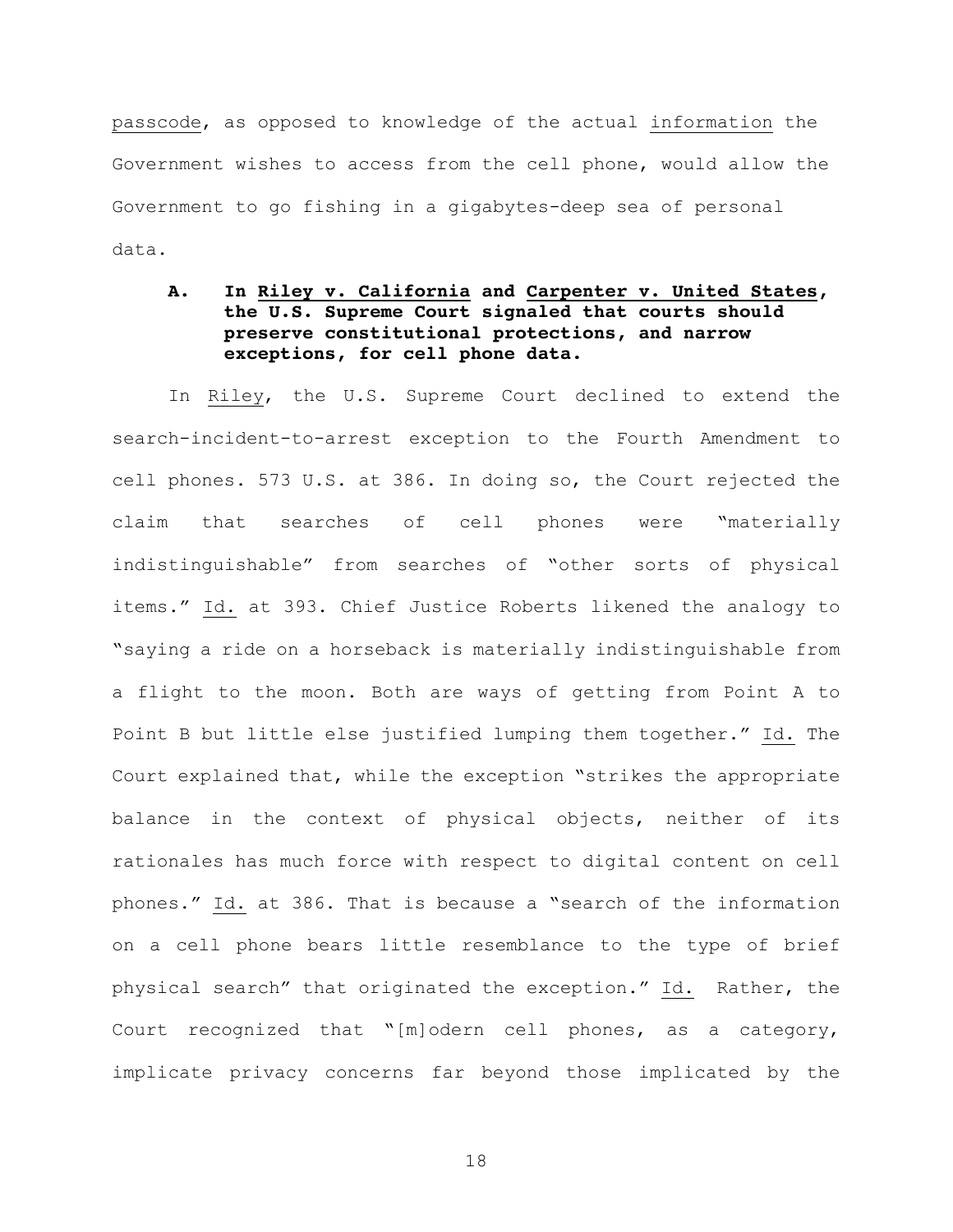search of" non-digital objects, pointing, among other things, to the device's storage capacity and use for a wide range of tasks. Id. at 393. The Court stressed that "[t]he fact that technology now allows an individual to carry such information in his hand does not make the information any less worthy of the protection for which the Founders fought." Id. at 403.

Similarly, in Carpenter, the Court refused to extend the third-party doctrine to cell-site location information, explaining that "seismic shifts in digital technology" required a reconsideration of the doctrine as applied "to a distinct category of information:" cell phone data. 138 S. Ct. at 2219. The Court noted that, when the third-party doctrine was introduced in Smith v. Maryland, 442 U.S. 735 (1979), "few could have imagined a society in which a phone goes wherever its owner goes." 138 S. Ct. at 2217. In 1979, law enforcements' capabilities "were limited by a dearth of records and the frailties of recollection." Id. at 2218. As such, society expected that law enforcement agents could not "secretly monitor and catalogue [an individual's] every single movement." Id. at 2217 (citations omitted) .

However, in the digital age, providing law enforcement with access to an individual's cell phone data would "contravene[] that expectation" because cell phones provide "near perfect surveillance, as if [the Government] had attached an ankle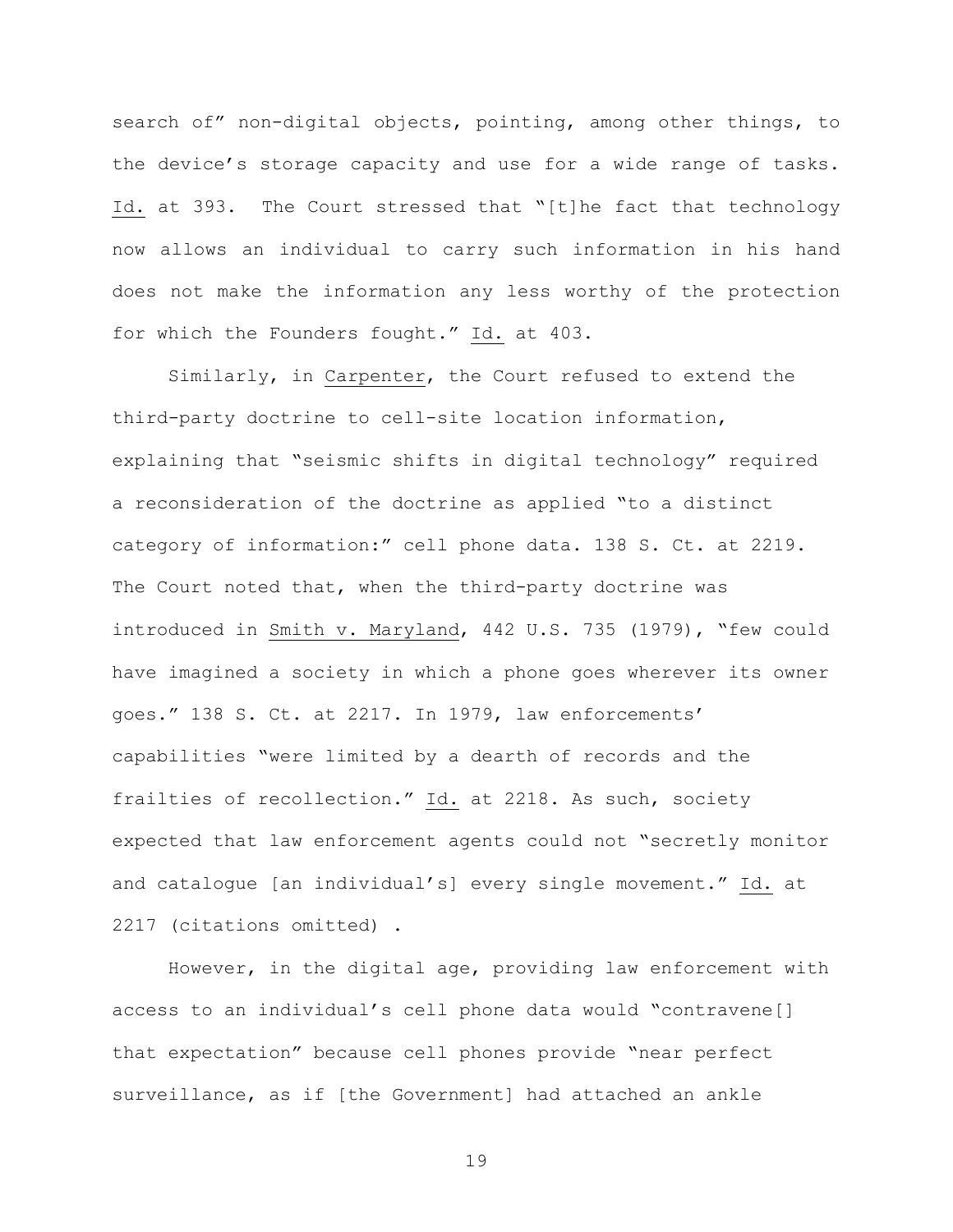monitor to the phone's user." Id. at 2217–18. Because of a cell phone's ability to store vast amounts of data-providing detailed information of a user's present and past——phones are "unique," "qualitatively different," and do not "fit neatly under existing precedent[]." Id. at 2214, 2216–17. The Court recognized that "mechanical" application of the third-party doctrine to cell phone data would leave individuals "at the mercy of advancing technology" and would corrode constitutional values. Id. at 2214 (quoting Kyllo, 553 U.S. at 35) .

## **B. A broad interpretation of the foregone conclusion exception as applied to cell phones would significantly undermine Fifth Amendment protections.**

The assessment of cell phone searches underlying Riley and Carpenter should be applied to the Fifth Amendment context. Indeed, the Supreme Court has recognized that "[t]he values protected by the Fourth Amendment . . . substantially overlap those the Fifth Amendment helps to protect." Schmerber, 384 U.S. at 767. Further, the Court has explained that "the gulf between physical predictability and digital capacity will only continue to widen in the future," Riley, 573 U.S. at 394, and the Court must adopt rules that "take account of more sophisticated systems that are already in use or in development," Carpenter, 138 S. Ct. at 2218-19 (quoting Kyllo, 533 U.S. at 36). Otherwise, a "mechanical interpretation" of the foregone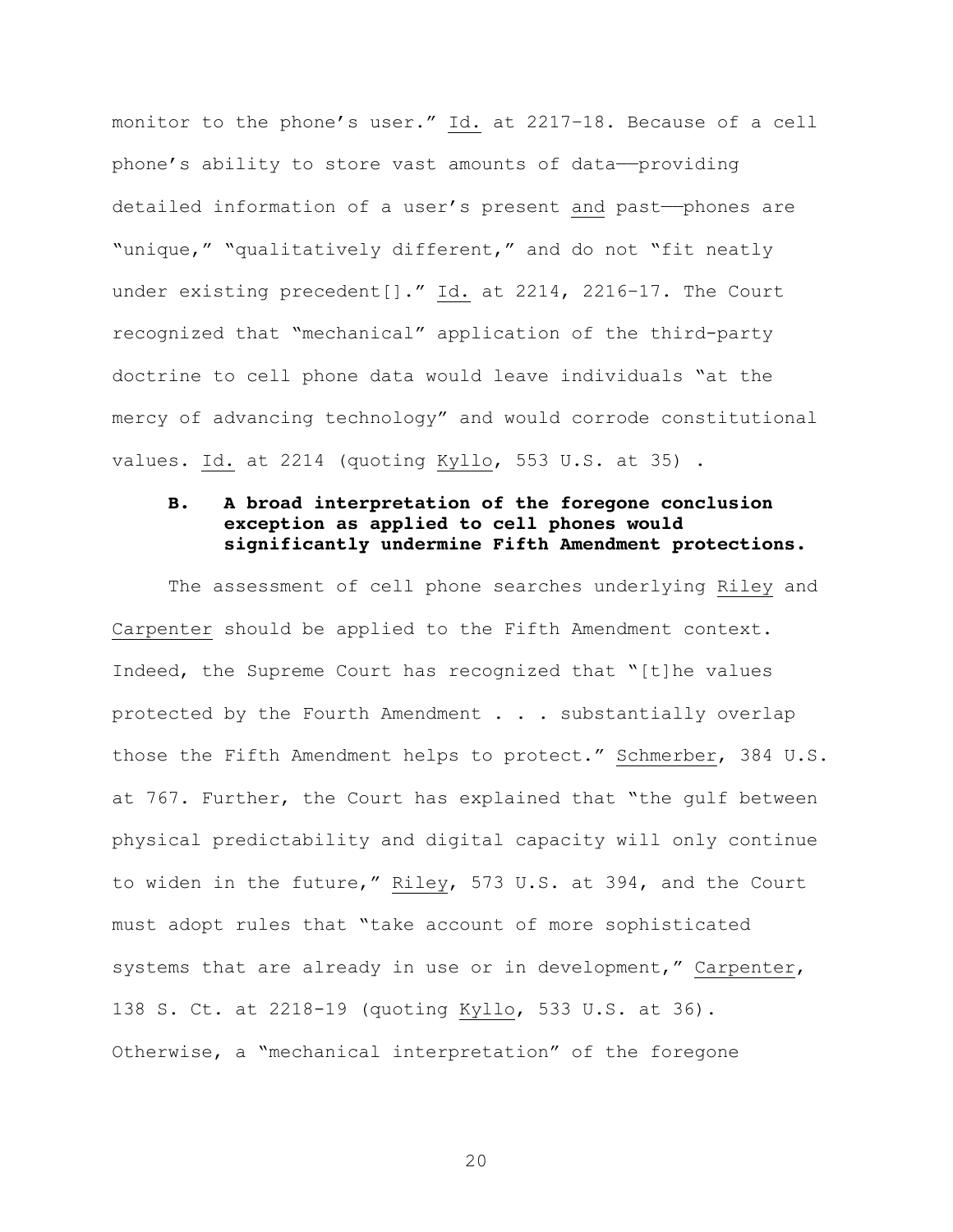conclusion exception would leave individuals "at the mercy of advancing technology." Id. at 2214.

Similar to the exceptions at issue in Riley and Carpenter*,*  the foregone conclusion exception was developed in a pre-digital age. The Fifth Amendment protects individuals from being "compelled in any criminal case to be a witness against himself." U.S. Const. amend. V. In 1966, decades before the invention of cell phones, the Court limited the Fifth Amendment to "compelling 'communication' or 'testimony,'" as opposed to "real or physical evidence." Schmerber, 384 U.S. at 764. The foregone conclusion exception followed in 1979: compelled information would not be "testimonial" for Fifth Amendment purposes if the information "adds little or nothing to the sum total of the Government's information." Fisher, 425 U.S. at 411. The Supreme Court last considered the exception in 2000, prior to the widespread use of the smartphone: production of documents is testimonial if production reveals (1) the existence of, (2) the defendant's possession of, and (3) the authenticity of the documents——but production is a "foregone conclusion" if the Government knows all three. Hubbell*,* 530 U.S. at 45.

In Hubbell, the Court found that the compelled production of 13,120 pages of materials was not a foregone conclusion but a "fishing expedition" because the demand "was tantamount to answering a series of interrogatories asking a witness to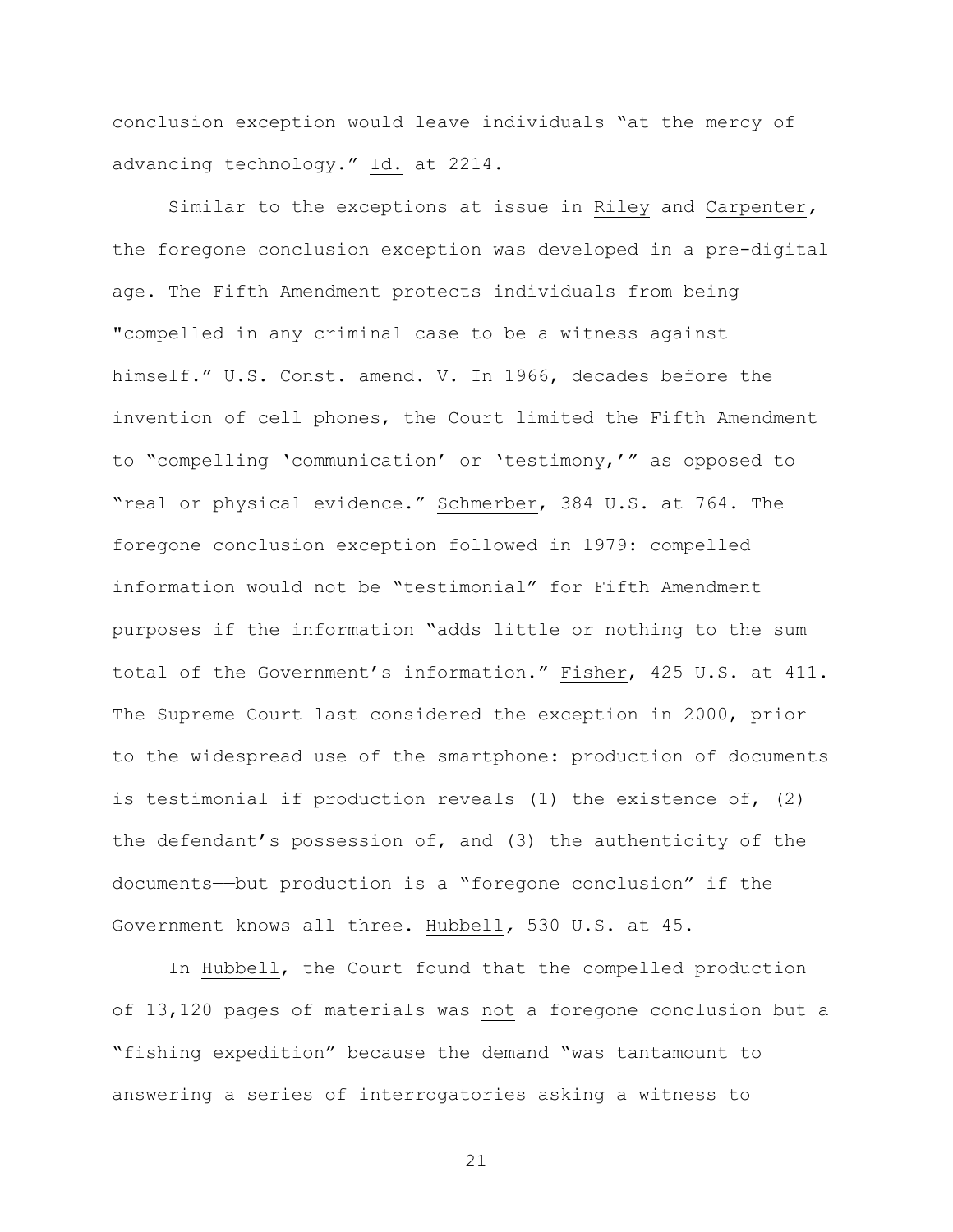disclose the existence and location of particular documents fitting certain broad descriptions." 530 U.S. at 41–42. Changes in technology have made it so that all 13,120 pages of production could now be stored or accessible from a single cell phone, protected by a single passcode. But under the lower court's test, the Government today could compel disclosure from Hubbell simply by demonstrating that knowledge of the existence of the passcode to his phone was a foregone conclusion, rather than having to prove knowledge of the existence on the phone of the actual documents at issue. That result——new technology giving law enforcement easy access to an extraordinary amount of personal information that would have previously infringed on an individuals' constitutional rights——is precisely what the Court in Riley and Carpenter stood against.

While the warrant in this case was limited to some extent, the court's reason for compelling the passcode from Appellant had nothing to do with any files the Government may have identified for production. Instead, the lower court only required a demonstration that the Government knew that the passcode existed, that Appellant possessed the passcode, and that the passcode was authentic——not that any of the information or documents the Government sought from the cell phone existed, or were in Appellant's possession, or were authentic. That rule will "prove no practical limit at all" to compelled decryption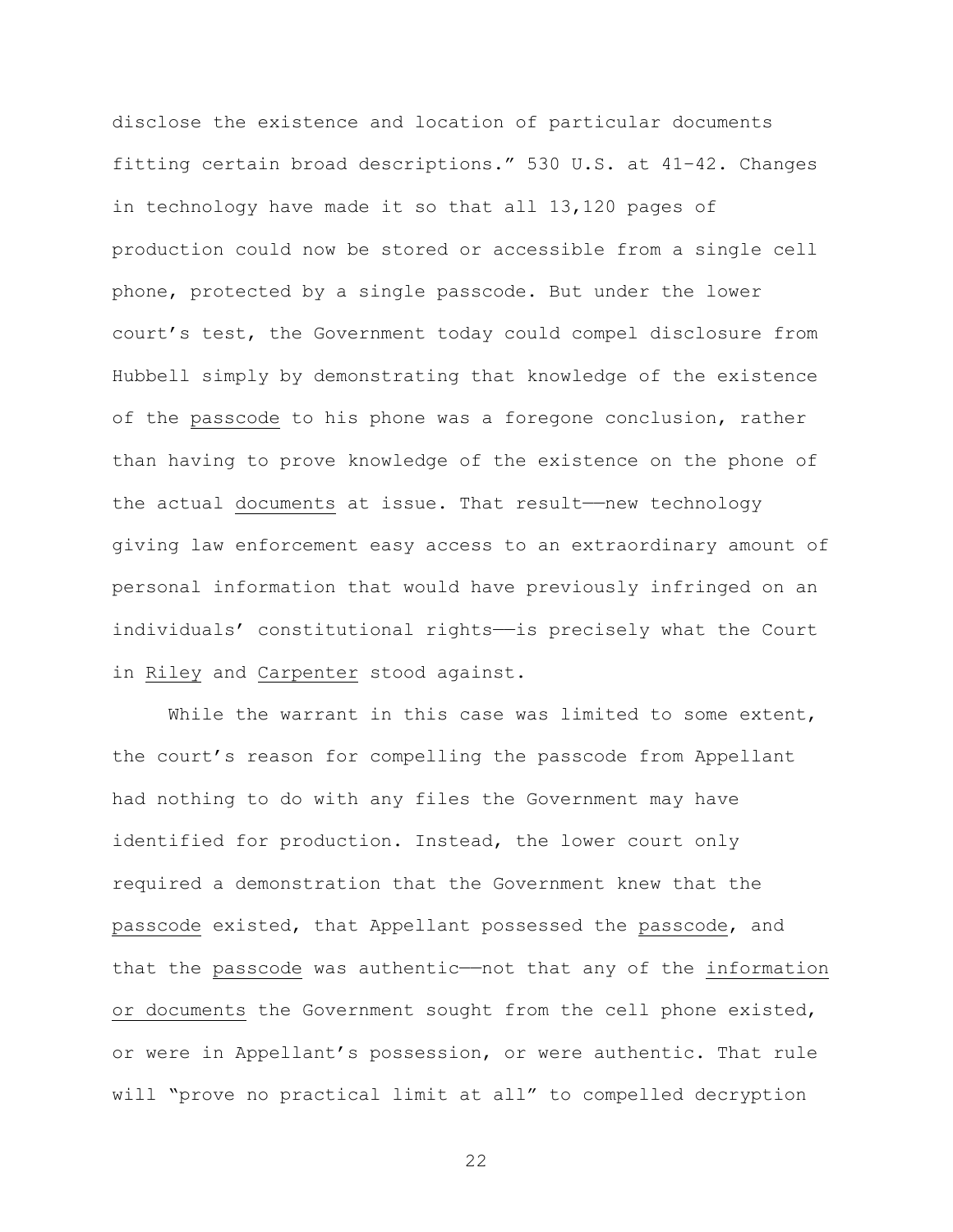of cell phones in New Jersey. Riley, 573 U.S. at 398. As Bruce Schneider and Orin Kerr argue, merely requiring knowledge of passwords is "vastly easier for the government to meet in practice because evidence that the person uses the phone regularly is likely sufficient to establish that the person knows the password." Bruce Schneider and Orin Kerr, Encryption Workarounds, 106 Geo. L.J. 989, 1003 (2018).

Indeed, courts that only require government knowledge that a password will unlock the device almost always find a foregone conclusion, see, e.g., Commonwealth v. Jones, 117 N.E. 3d 702, 718 (Mass. 2019); Commonwealth v. Davis, 176 A.3d 869, 876 (Pa. Super. Ct. 2017); United States v. Mitchell, 76 M.J. 413, 424 (C.A.A.F. 2017); State v. Stahl, 206 So. 3d 124, 136 (Fla. Dist. Ct. App. 2016); United States v. Fricosu, 841 F. Supp. 2d 1232, 1237 (D. Colo. 2012), whereas courts that require knowledge of particular files on the phone produce more mixed results depending on how well the Government has done its homework, see, e.g., United States v. Apple Mac Pro Computer, 851 F.3d 238, 247–48 (3d Cir. 2017) (holding that disclosure could be compelled because the Government proved the file's existence on the encrypted device); In re Grand Jury Subpoena Duces Tecum Dated Mar. 25, 2011, 670 F.3d 1335, 1337 (11th Cir. 2012) (requiring the Government to show that the drive "actually" contains useful files); G.A.Q.L. v. State, 257 So. 3d 1058, 1063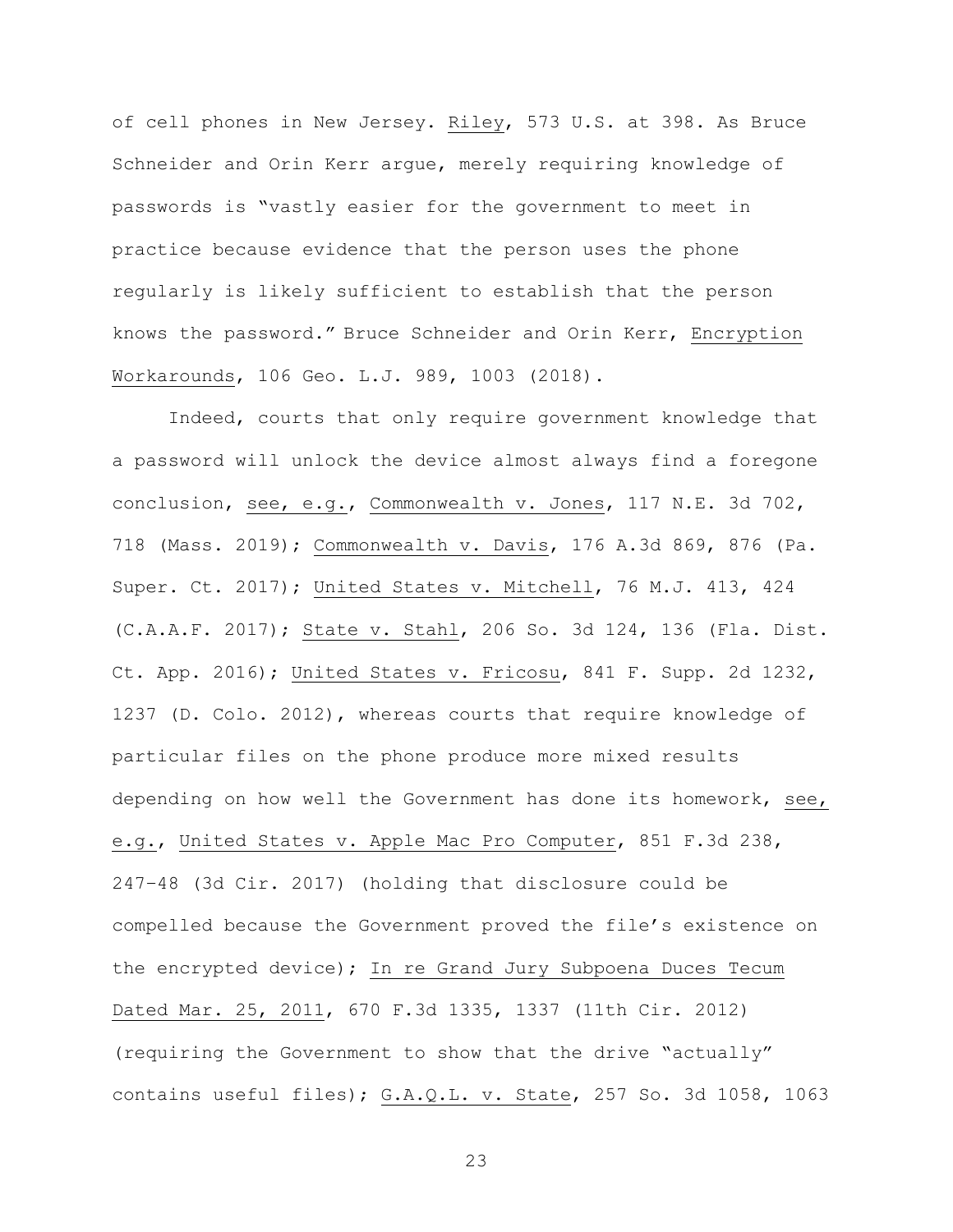(Fla. Dist. Ct. App. 2018) (explaining that to require mere knowledge of passwords "would expand the contours of the foregone conclusion exception so as to swallow the protections of the Fifth Amendment" because "every password-protected phone would be subject to compelled unlocking"); Commonwealth v. Baust, 89 Va. Cir. 267, 271 (Va. Cir. Ct. 2014) (finding that neither the passcode nor the existence and location of the recording at issue were a foregone conclusion).

Some courts have already applied Riley in the Fifth Amendment context to cabin compelled disclosure of passcodes. In In re Application for a Search Warrant, the court, citing Riley*,*  declared that "[t]he considerations informing the Court's Fourth Amendment analysis of a cell phone's role in modern day life, we believe raise Fifth Amendment concerns as well." 236 F. Supp. 3d at 1073. Though the Supreme Court held that fingerprinting was not testimonial in United States v. Wade, 388 U.S. 218, 223 (1967), the Northern District of Illinois refused to extend Wade to "forced fingerprinting to unlock an Apple electronic device." In re Application for a Search Warrant, 236 F. Supp. at 1073. Citing Riley, the court reasoned that "simple analogy that equates the limited protection afforded a fingerprint used for identification purposes to forced fingerprinting to unlock an Apple electronic device that potentially contains some of the most intimate details of an individual's life (and potentially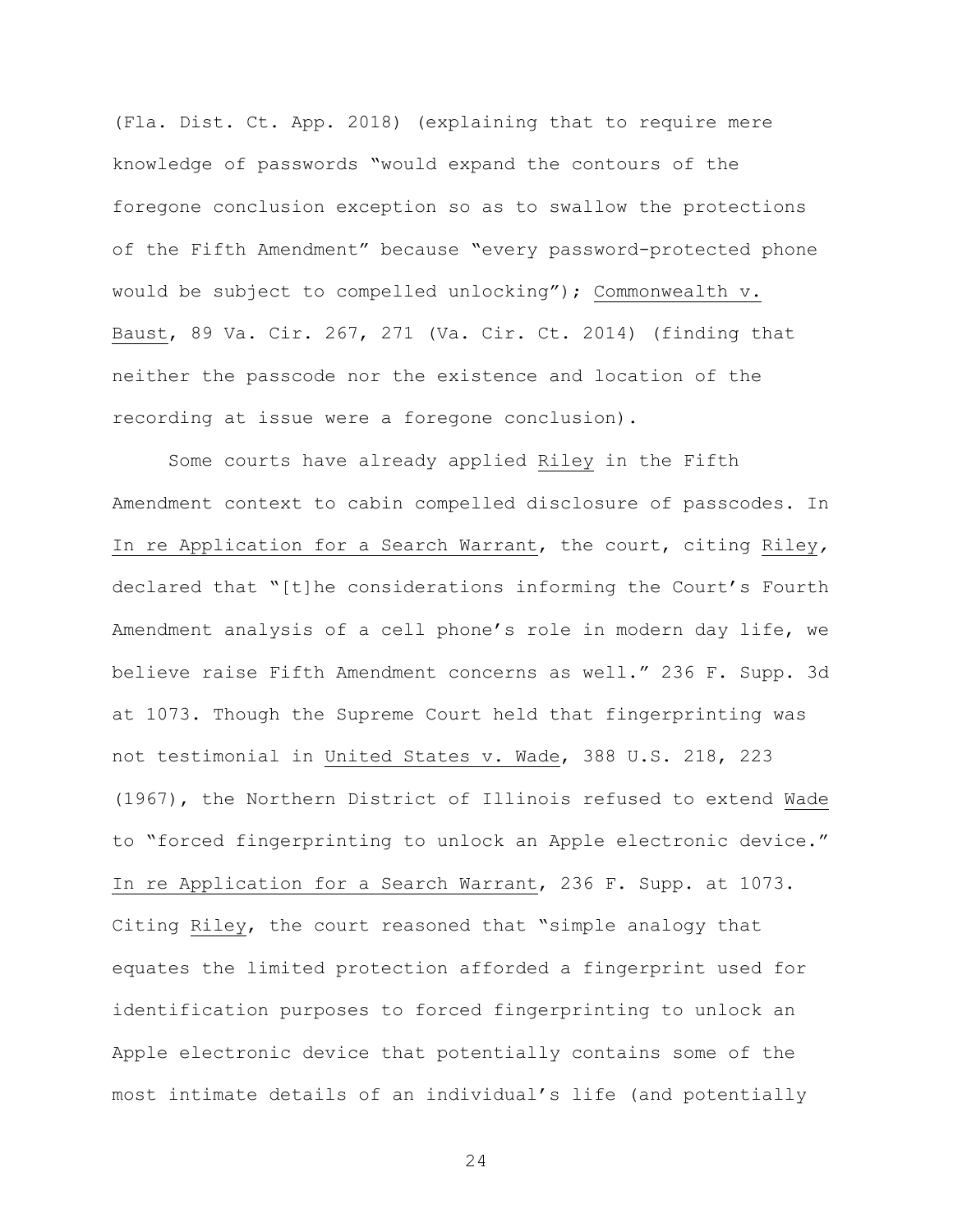provides direct access to contraband) is supported by Fifth Amendment jurisprudence." Id. at 1073-74.

Similarly, in In re Search of a Residence in Oakland, 354 F. Supp. 3d. 1010 (N.D. Cal. 2019), the court recognized that, in light of Riley, cell phones "should be offered more protection" under the Fifth Amendment. Id. at 1017. Citing Riley and Carpenter, the Court declared that "[t]oday's mobile phones are not comparable to other storage equipment, be it physical or digital, and are entitled to greater privacy protection." Id. Quoting Riley*,* the court noted that in "the cell phone context . . . it is reasonable to expect that incriminating information will be found on a phone regardless of when the crime occurs." Id. (quoting Riley, 573 U.S. at 399). The court observed "that any argument that compelling a suspect to provide a biometric feature to access documents and data is synonymous with producing documents pursuant to a subpoena would fail. As the Riley court recognized, smartphones contain large amounts of data, including GPS location data and sensitive records, the full contents of which cannot be anticipated by law enforcement." Id. at 1018 (citing Riley, 573 U.S. at 399).

## **CONCLUSION**

Amicus respectfully asks this Court to hold the foregone conclusion exception cannot justify the compelled disclosure of a cell phone passcode—and, thus, production of the contents of the